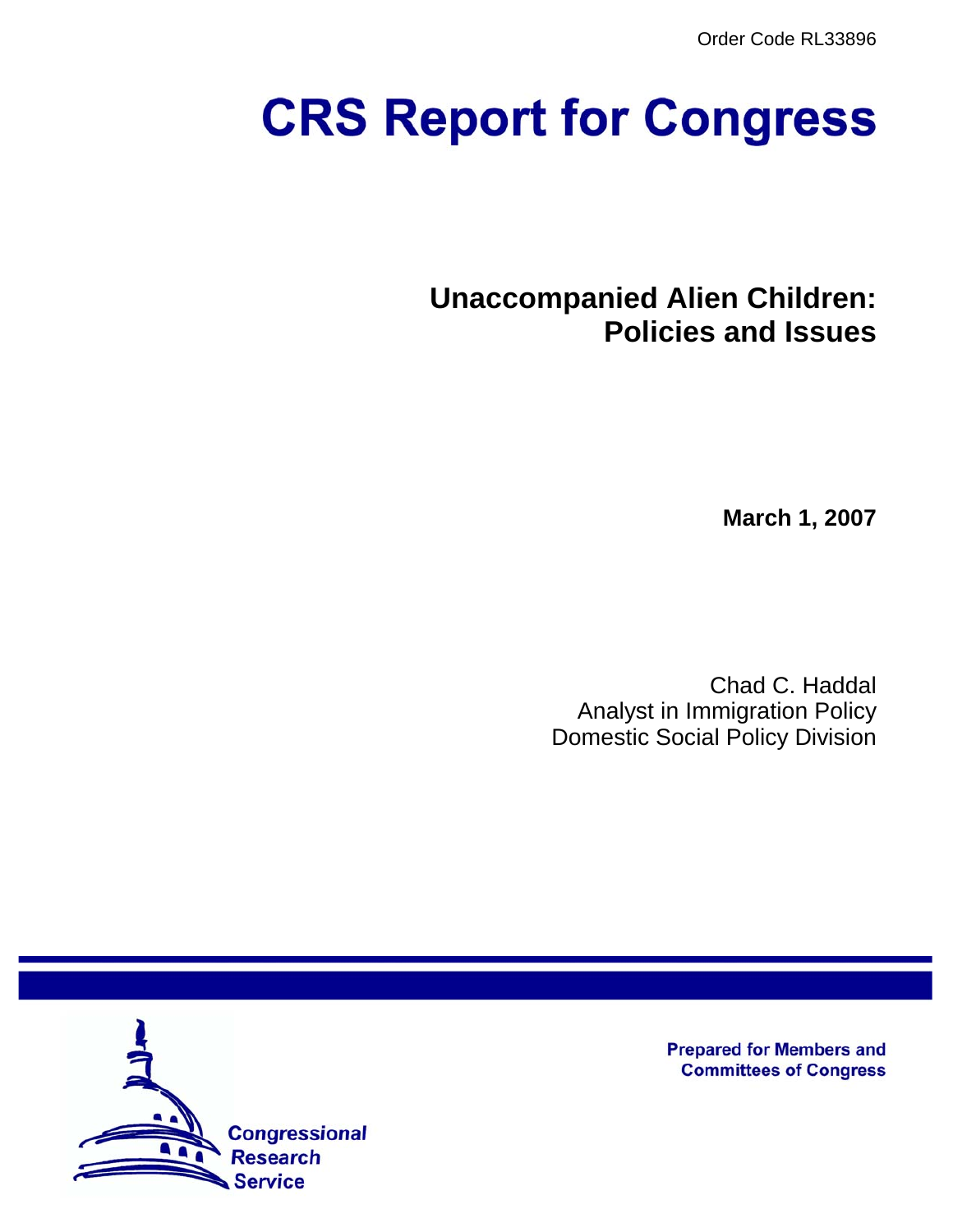## Unaccompanied Alien Children: Policies and Issues

## **Summary**

Unaccompanied alien children (UAC) are aliens under the age of 18 who come to the United States without authorization or overstay their visa, and are without a parent or legal guardian. Most arrive at U.S. ports of entry or are apprehended along the border with Mexico. With the passage of the Homeland Security Act of 2002 (HSA), UAC tasking was split between the newly created Department of Homeland Security (DHS) and the Department of Health and Human Services Office of Refugee Removal (ORR). DHS was delegated the task of apprehension, transfer and repatriation of UAC, while ORR was tasked to provide long-term detention and foster placement. The issue for Congress concerns whether the current system provides adequate protections for unaccompanied alien children.

The debate over UAC policy has polarized in recent years between two camps: child welfare advocates arguing that the UAC are largely akin to refugees by being victims of abuse and economic circumstances, and immigration security advocates charging that unauthorized immigration is associated with increased community violence and illicit activities. Consequently, these two camps advocate very different policies for the treatment of UAC. This polarization is to some degree reflected in the tension between DHS and ORR, which despite attempts and congressional urging have failed to produce a Memorandum of Understanding between the two agencies.

In FY2006, the DHS's Customs and Border Protection apprehended 101,952 juveniles. The majority of these children were from Mexico and were returned voluntarily without being detained. DHS detained 7,746 UAC in this same year. In FY2006, 74% of UAC were male and 26% female, with 80% being between the ages of 15 and 18 and the remaining 20% being ages 0 to 14 years old. Three countries — Guatemala, Honduras, and El Salvador — accounted for 85% of the UAC detained in ORR custody.

Despite the implementation of the *Flores Settlement Agreement* (FSA), which governs the policy for the treatment of alien juveniles in government custody, advocacy groups have charged that DHS has failed to comply fully with the FSA. Among the concerns raised by these groups are allegations of deliberate misclassifications of UAC as "accompanied," inaccurate age determination techniques, the use of UAC as bait for apprehending unauthorized alien family members, and unsafe repatriation practices. Congress also expressed concerns over several of these issues in the FY2007 DHS Appropriations Act.

As an outgrowth of the debates regarding the treatment of UAC, child welfare advocates have contended that legal representation for UAC would prevent potential maltreatment and be in the best interests of the child. Security advocates argue that aliens should not be granted legal representation in civil proceedings at the government's expense, because it would drain valuable resources from the judicial system. Additionally, since the division of responsibility for handling UAC was divided between DHS and ORR, custodial disputes have occasionally surfaced. This report will be updated as warranted.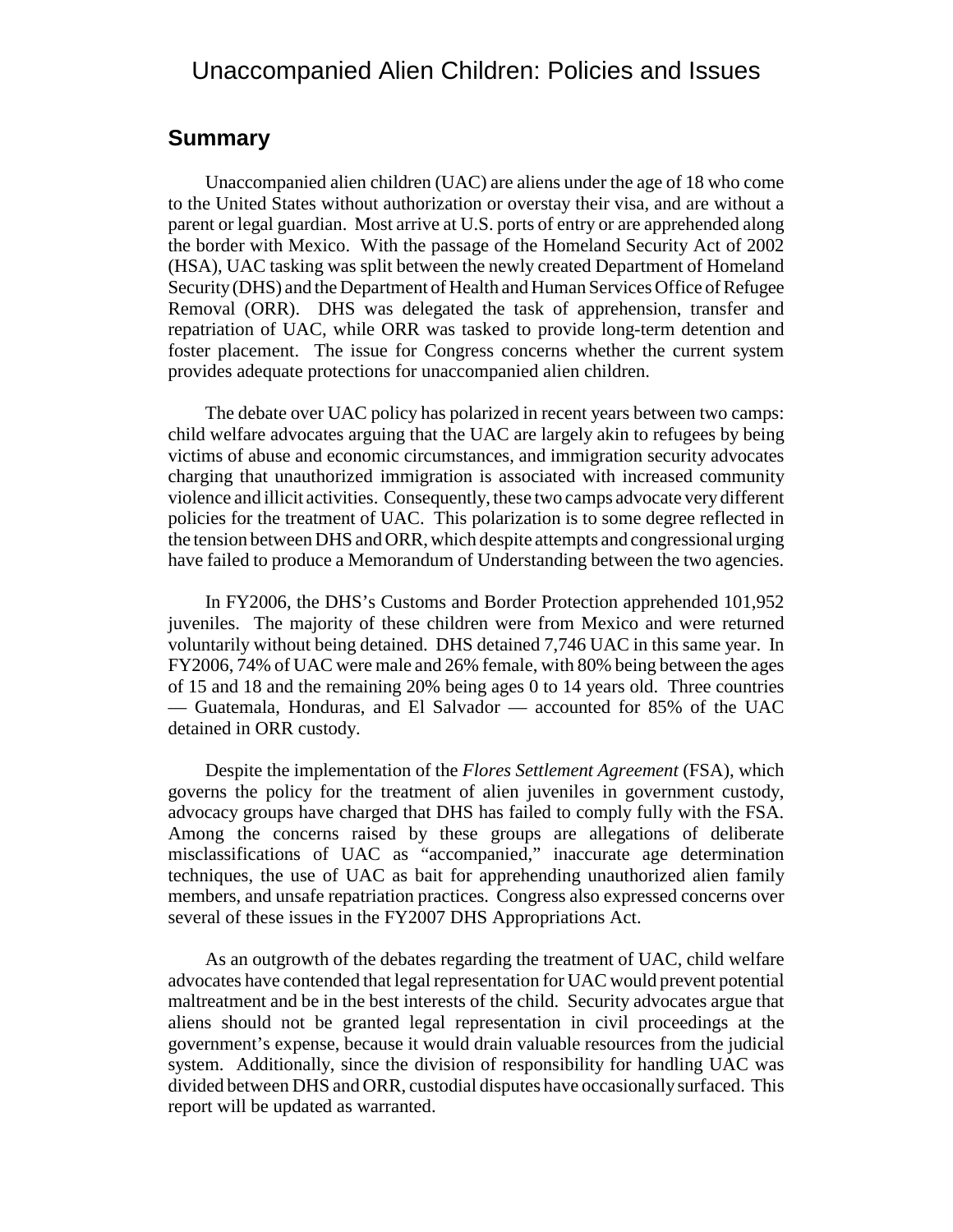## **Contents**

# **List of Figures**

| Figure 1. General Process for Juvenile Aliens Involved with the      |  |
|----------------------------------------------------------------------|--|
|                                                                      |  |
| Figure 2. Apprehensions of Unauthorized Juveniles by Customs and     |  |
|                                                                      |  |
| Figure 3. ORR Detentions of Unaccompanied Alien Children,            |  |
|                                                                      |  |
| Figure 4. Country of Origin of Detained Unaccompanied Alien Children |  |
|                                                                      |  |

# **List of Tables**

| Table 3. Gender, Age and Country of Origin of Unaccompanied Alien |  |
|-------------------------------------------------------------------|--|
|                                                                   |  |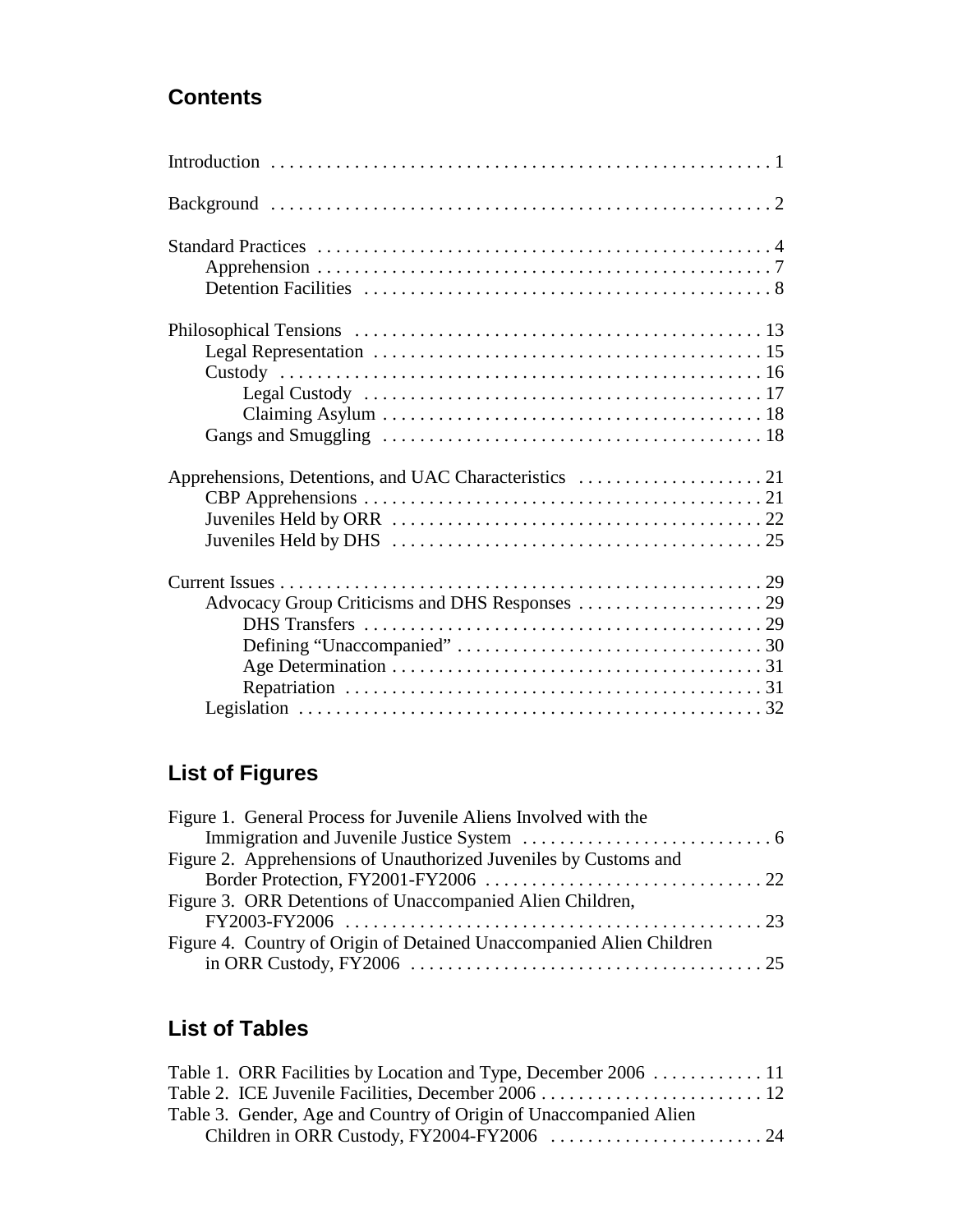| Table 4. UAC in ICE DRO Custody by Hours Held, FY2005-FY2006 26 |  |
|-----------------------------------------------------------------|--|
| Table 5. UAC Held by ICE DRO 72 Hours or Longer by Reason for   |  |
|                                                                 |  |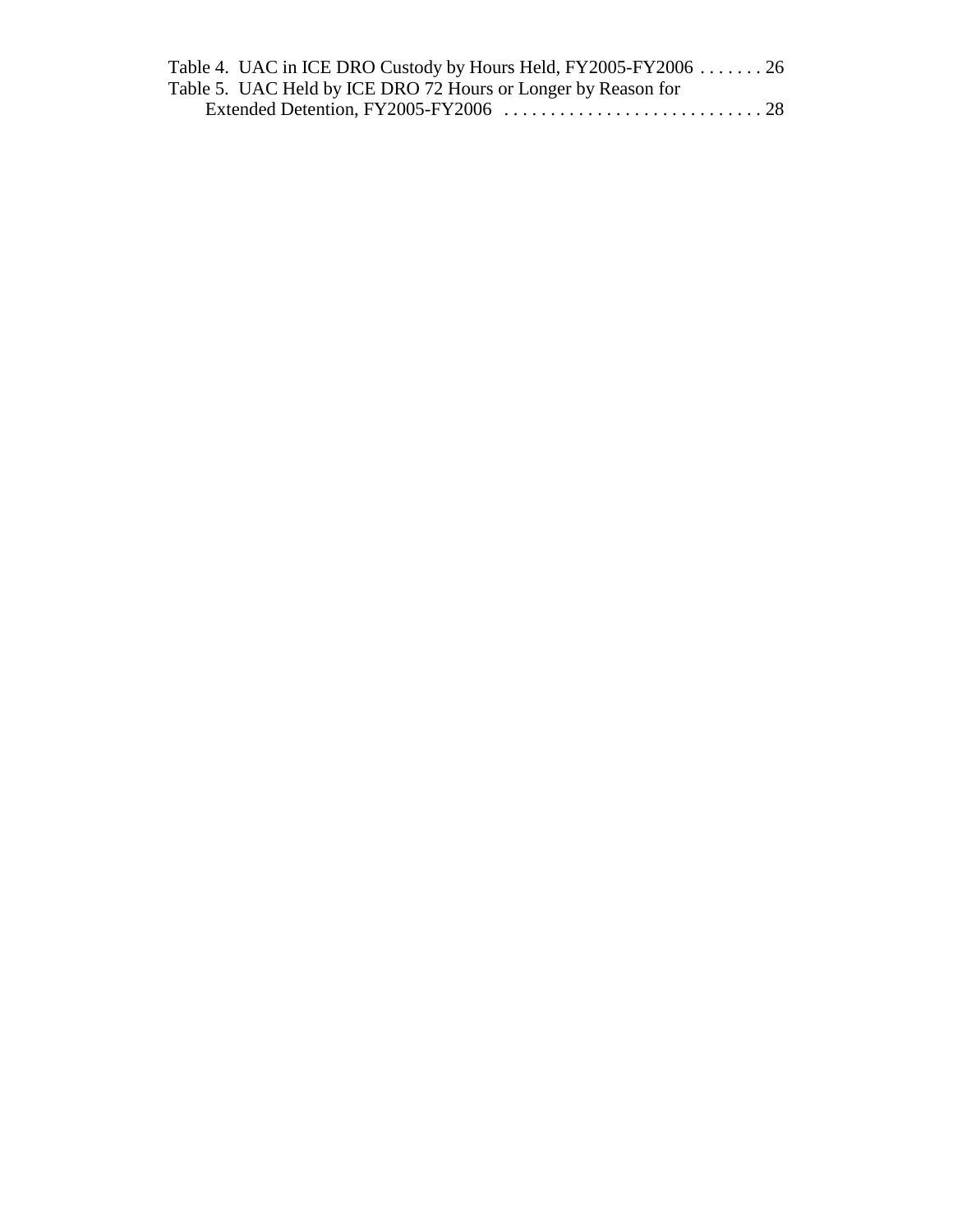# Unaccompanied Alien Children: Policies and Issues

## **Introduction**

Unaccompanied alien children (UAC) are aliens under the age of 18 who either come to the United States without authorization or overstay their visa, and are without a parent or legal guardian. They often arrive at United States ports of entry or are apprehended along the southwestern border with Mexico. Less frequently they are apprehended in the interior (usually on suspicion of illicit activity) and determined to be a juvenile and unaccompanied. In the past five years, immigration authorities have apprehended more than 80,000 juveniles (both accompanied and unaccompanied) annually, several thousand of whom are detained as UAC. The majority of these children are aged 15 or older, although a number of them are younger — some as young as infants.

Although individual circumstances dictate each juvenile's case, the motivations of economic need, persecution, or family unification have all been cited as the reason for UAC coming to the United States.<sup>1</sup> Detained UAC largely stem from less economically developed countries, such as El Salvador, Honduras, and Guatemala.<sup>2</sup> Frequently, families will save up money to pay for a child to travel to the United States to find work.<sup>3</sup> U.S. wages and economic conditions generally offer better opportunities than the economy of the child's home country.<sup>4</sup> In some UAC cases, children come to the United States attempting to flee the violence or natural disasters they are subjected to in their home countries.<sup>5</sup> Other UAC cases may stem from parents or other family members who have settled in the United States and have sent for a child to be transported from the home country. In these latter cases, the parent or sibling sometimes entered the United States and established employment as an

<sup>&</sup>lt;sup>1</sup> Jacqueline Bhabha and Susan Schmidt, Seeking Asylum Alone: Unaccompanied and *Separated Children and Refugee Protection in the U.S.*, The John D. And Catherine T. MacArthur Foundation, June 2006, pp. 20-23, at [http://www.humanrights.harvard.edu/ conference/Seeking\_Asylum\_Alone\_US\_Report.pdf], visited Feb. 1, 2007 (hereafter, Jacqueline Bhabha and Susan Schmidt, *Seeking Asylum Alone: Unaccompanied and Separated Children and Refugee Protection in the U.S.*) .

<sup>&</sup>lt;sup>2</sup> Based on CRS correspondence with Susana Ortiz-Ong, Deputy Director, Division of Unaccompanied Children's Services, Office of Refugee Resettlement, Dec. 13, 2006.

<sup>&</sup>lt;sup>3</sup> Sylvia Moreno, "A Set of Borders to Cross: For Children Seeking Immigrant Relatives in U.S., Journey is Twofold," *The Washington Post*, Oct. 23, 2006, pp. A1, A7.

<sup>4</sup> Jacqueline Bhabha and Susan Schmidt, *Seeking Asylum Alone: Unaccompanied and Separated Children and Refugee Protection in the U.S.*, p. 20.

<sup>5</sup> Ibid, p.13.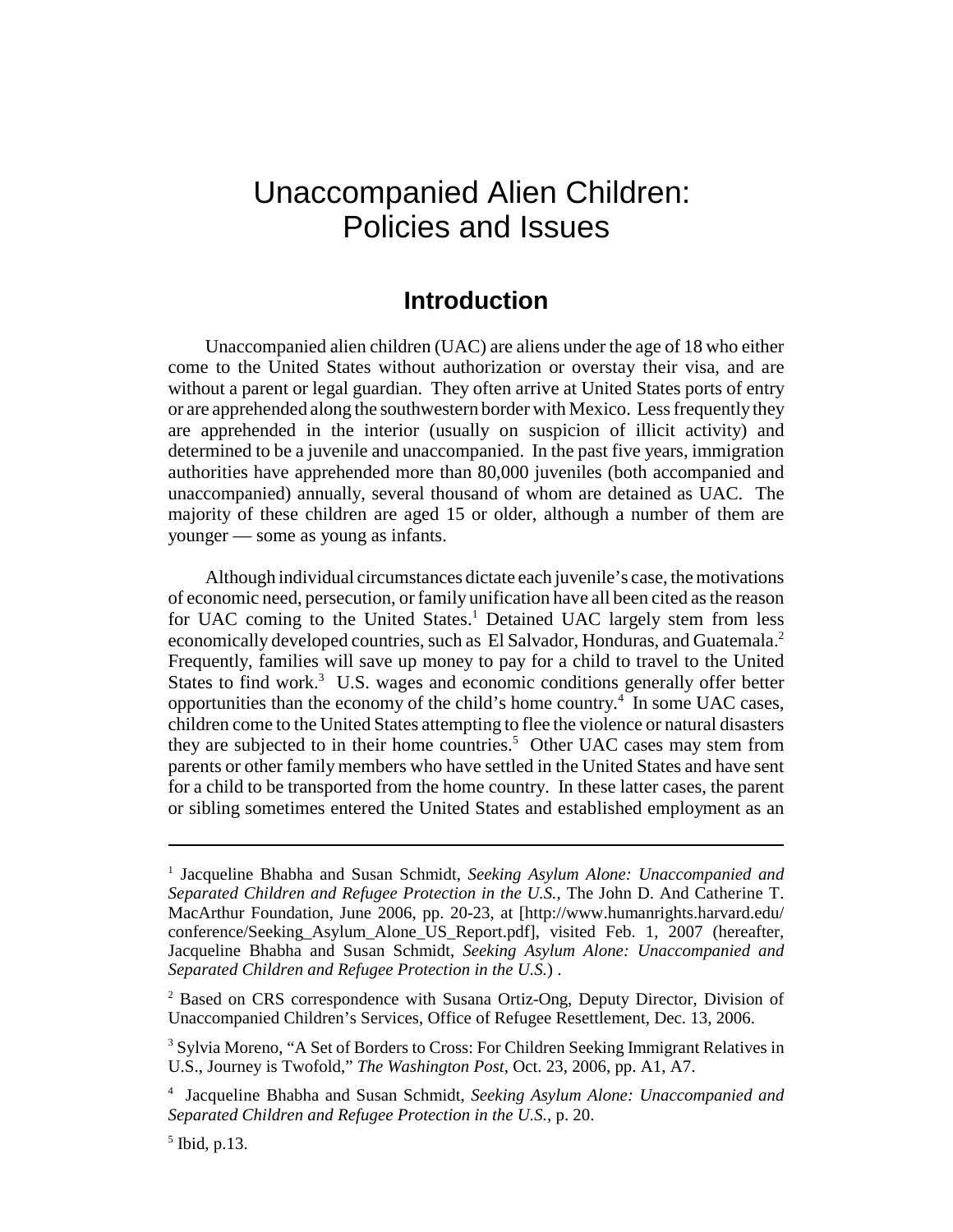unauthorized immigrant.<sup>6</sup> Thus, it is not uncommon for children categorized as UAC to actually have family living in the United States.<sup>7</sup>

The debate over UAC policy has polarized in recent years between two camps: child welfare advocates and immigration security advocates. The former group has for decades advocated a more refugee-oriented policy toward UAC, arguing that the UAC are largely victims of trafficking, abuse, and economic circumstances. Security advocates, by contrast, advocate a more restrictive policy of deportation and repatriation, charging that unauthorized immigration is associated with increased community violence and illicit activities such as gang memberships. The UAC policy question is how to provide for the security of the United States while simultaneously safeguarding the rights and safe treatment of unaccompanied alien children.

## **Background**

During the 1980s, allegations of mistreatment of UAC by the former Immigration and Naturalization Service (INS) resulted in a series of lawsuits against the government. These lawsuits culminated with the Supreme Court case of *Reno v. Flores*, which has become the guiding case law for government agencies' handling of UAC. Although the Court ruled in favor of the INS's UAC policy, a settlement agreement was drafted between the parties. Known as the *Flores Settlement Agreement* (FSA), this document spelled out specific guidelines for the detainment, release and repatriation of UAC by the INS. The FSA remains the guiding document regarding the treatment of UAC for both the Department of Homeland Security (DHS) and the Department of Health and Human Services' (HHS) Office of Refugee Resettlement (ORR), which are the two agencies currently involved in handling UAC.

The implementation of the Flores Settlement Agreement stems from the U.S. Supreme Court's judgment in *Reno v. Flores*. 8 The case was brought by human rights advocacy organizations against the INS charging that the release policy and conditions of detention violated the legal rights of alien juveniles. In 1993, the Supreme Court ruled that the INS' release policy was reasonable, as were the conditions of detention.<sup>9</sup> Yet, three years later the plaintiffs in Flores negotiated a settlement agreement with the INS on the processing, detention and release of

<sup>&</sup>lt;sup>6</sup> It is not always the case that parents of UAC are unauthorized immigrants. In some cases, parents or legal guardians have failed to obtain authorizing documentation for their children prior to travel to the United States.

<sup>&</sup>lt;sup>7</sup> Based upon CRS discussions with officials at the Department of Health and Human Services' Office of Refugee Resettlement, Sept. 6, 2006

<sup>8</sup> 507 U.S. 292 (1993).

<sup>&</sup>lt;sup>9</sup> The Supreme Court determined that the detention of alien juveniles fell within the scope of the government's interest under *parens patrie*. Additionally, striking down the former-INS' policy would endanger the government's role in a host of other *parens patrie* functions, including handling orphans. Also, the conditions of detention were deemed sufficient by the court, provided that they complied with regulations (507 U.S. 292 (1993).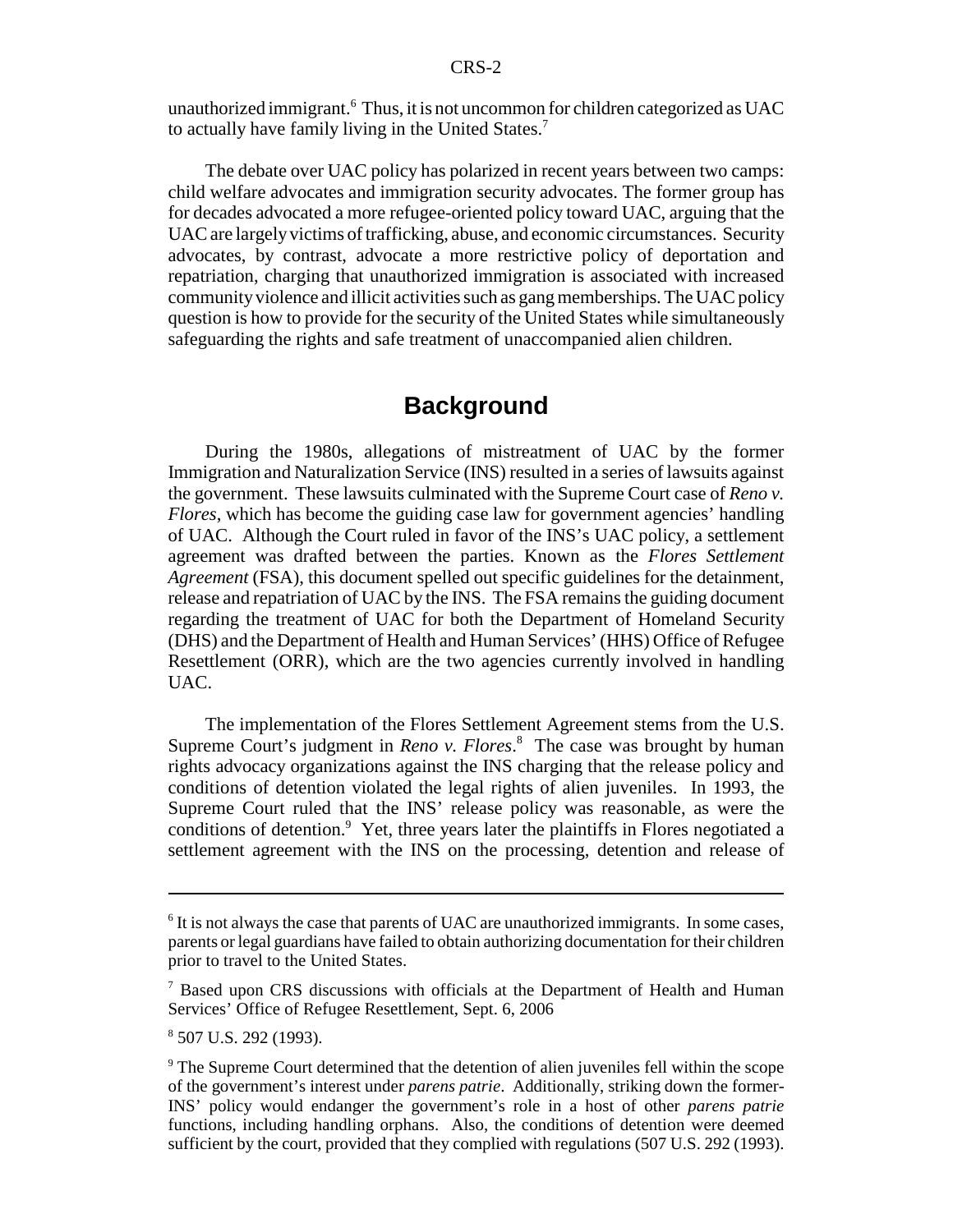juveniles. The language of the agreement became the basis on which some of the new regulations were drafted.<sup>10</sup> The agreement also provided procedural instructions to field officers for implementing the new policies. $<sup>11</sup>$ </sup>

For several years following the FSA, criticism continued over whether the INS had fully implemented the regulations that had been drafted.<sup>12</sup> Then, with the passage of the Homeland Security Act of 2002 (HSA),<sup>13</sup> the task of handling UAC was split between the newly created DHS and ORR. DHS was delegated the task of apprehension, transfer and repatriation of UAC, while ORR was tasked to provide long-term detention and foster placement. The HSA additionally established a statutory definition of UAC as juveniles without the accompaniment of a parent or legal guardian. Despite the government's delegation of UAC responsibility between two agencies, the criticism of UAC handling (particularly concerning initial detention) has not subsided. $14$ 

Child welfare advocacy groups have continued to protest the detention conditions of DHS facilities and the agency's policies on UAC. In 2001, these protests led the Department of Justice (DOJ) Office of the Inspector General (OIG) to investigate the charges of continuing mistreatment of alien juveniles in custody. The report found that although the INS had developed a *Juvenile Protocol Manual*<sup>15</sup> and strategic implementation plans for the FSA, the report concluded that there were ongoing deficiencies in the agency's handling of UAC with "potentially serious

13 P.L.107-296.

<sup>&</sup>lt;sup>10</sup> U.S. Department of Justice, "Delegation of Authorities for Various Detention and Removal Authorities and the Parole, Detention, Care and Custody of Alien Juveniles," *Federal Register*, vol. 67, no. 110 (July 24, 1998), pp. 39255-39260.

<sup>11</sup> Center for Human Rights & Constitutional Law, *Flores v. Meese: Final Text of Settlement Establishing Minimum Standards and Conditions for Housing and Release of Juveniles in INS Custody*, Exhibit 2, at [http://web.centerforhumanrights.net:8080/centerforhumanrights/ children/Document.2004-06-18.8124043749], visited Dec. 12, 2006.

<sup>12</sup> U.S. Department of Homeland Security, Office of the Inspector General, *Open Inspector General Recommendations Concerning the Former Immigration and Naturalization Service from Unaccompanied Juveniles in INS Custody, a Report by the Department of Justice Inspector General*, Executive Summary, Report No. OIG-05-45, Sept. 2005 (hereafter, DHS, *Open Inspector General Recommendations Concerning the Former Immigration and Naturalization Service from Unaccompanied Juveniles in INS Custody, a Report by the Department of Justice Inspector General*).

<sup>&</sup>lt;sup>14</sup> Although a 2005 report by the DHS OIG found that the DHS had complied with its responsibility to treat apprehended UAC with dignity and concern, there were still outstanding issues for bringing the agency into compliance with the FSA. Advocacy groups have also continued to charge that DHS has failed to comply fully with the FSA, often citing anecdotal evidence of agency misconduct such as failing to inform juveniles of free legal services (DHS, *Open Inspector General Recommendations Concerning the Former Immigration and Naturalization Service from Unaccompanied Juveniles in INS Custody, a Report by the Department of Justice Inspector General*).

<sup>&</sup>lt;sup>15</sup> When CRS checked the online version of the manual, on Dec. 12, 2006, the Manual had last been updated in November 2003. The manual also referred to INS duties and policies, rather than DHS and ORR.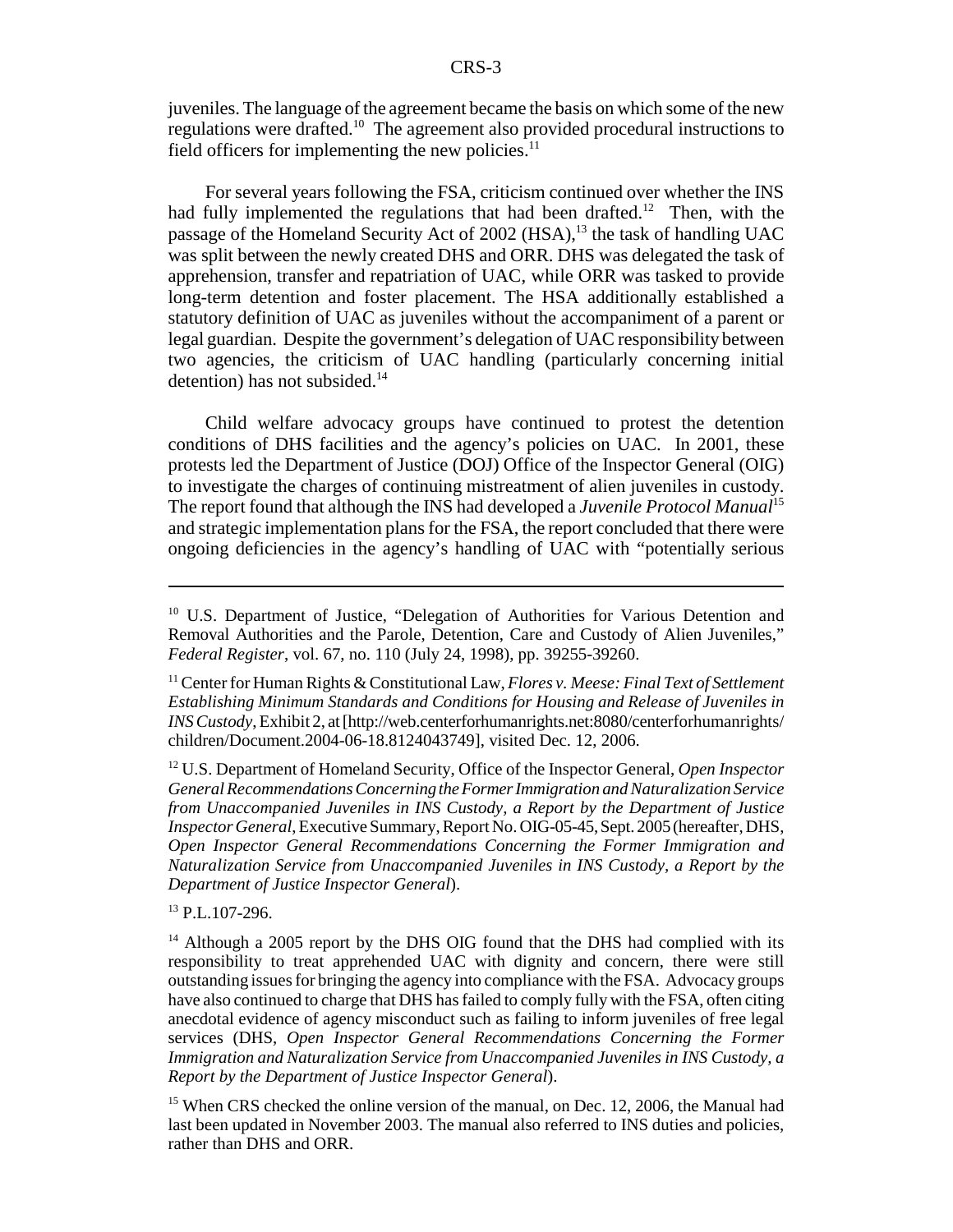consequences for the well-being of the juvenile."16 The DOJ report additionally provided 28 open recommendations for complying with the FSA. In 2004, the DHS OIG wrote a report on the implementation of the DOJ recommendations.17 The OIG report found that several recommendations remained open due to uncertainty over responsibility between DHS and HHS.

According to one study on children in government custody, between January 2003 and July 2006, approximately 70% of adjudicated cases resulted in the deportation of the child.18 Furthermore, approximately 2% of the children in closed cases were granted asylum, while the majority of the remaining cases were closed because the juveniles requested to have their applications withdrawn.<sup>19</sup>

## **Standard Practices**

When a juvenile is apprehended by a DHS officer, a standard set of procedures take effect. These procedures are listed in the flow chart presented in **Figure 1** below. First among these procedures is determining whether a juvenile is accompanied. The standard practice of classifying an alien juvenile as "unaccompanied" is based upon the statutory definition of "unaccompanied alien juvenile" from the Homeland Security Act. The HSA amended the United States Code in 6 USC  $\S279(g)(2)$  to provide the following statutory definition:

The term 'unaccompanied alien child' means a child who:

- (A) has no lawful immigration status in the United States;
- (B) has not attained 18 years of age; and
- (C) with respect to whom
	- (i) there is no parent or legal guardian in the United States; or
	- (ii) no parent or legal guardian in the United States is available to provide care and physical custody.

<sup>16</sup> U.S. Department of Justice, Office of the Inspector General, *Unaccompanied Juveniles in INS Custody*, Executive Summary, Report no. I-2001-009, Sept. 28, 2001.

<sup>17</sup> U.S. Department of Homeland Security, Office of the Inspector General, *Open Inspector General Recommendations Concerning the Former Immigration and Naturalization Service from* Unaccompanied Juveniles in INS Custody*, a Report by the Department of Justice Inspector General*, Report no. OIG-04-18, Mar. 2004.

 $18$  The figures are from a forthcoming study by the Vera Institute of Justice that analyzes 18,000 cases of children in government custody. The figures are cited in Cara Anna, "Few Aiding Children Facing Deportation," *The Los Angeles Times*, Dec. 1, 2006, at [http://www.latimes.com/news/nationworld/nation/wire/sns-ap-immigration-kids-in-court,1, 1769838.story?coll=sns-ap-nation-headlines], visited Dec. 8, 2006.

 $19$ <sup>19</sup> The article is unclear as to whether the 18,000 cases being analyzed are only for cases of UAC or if detained accompanied children are analyzed as well.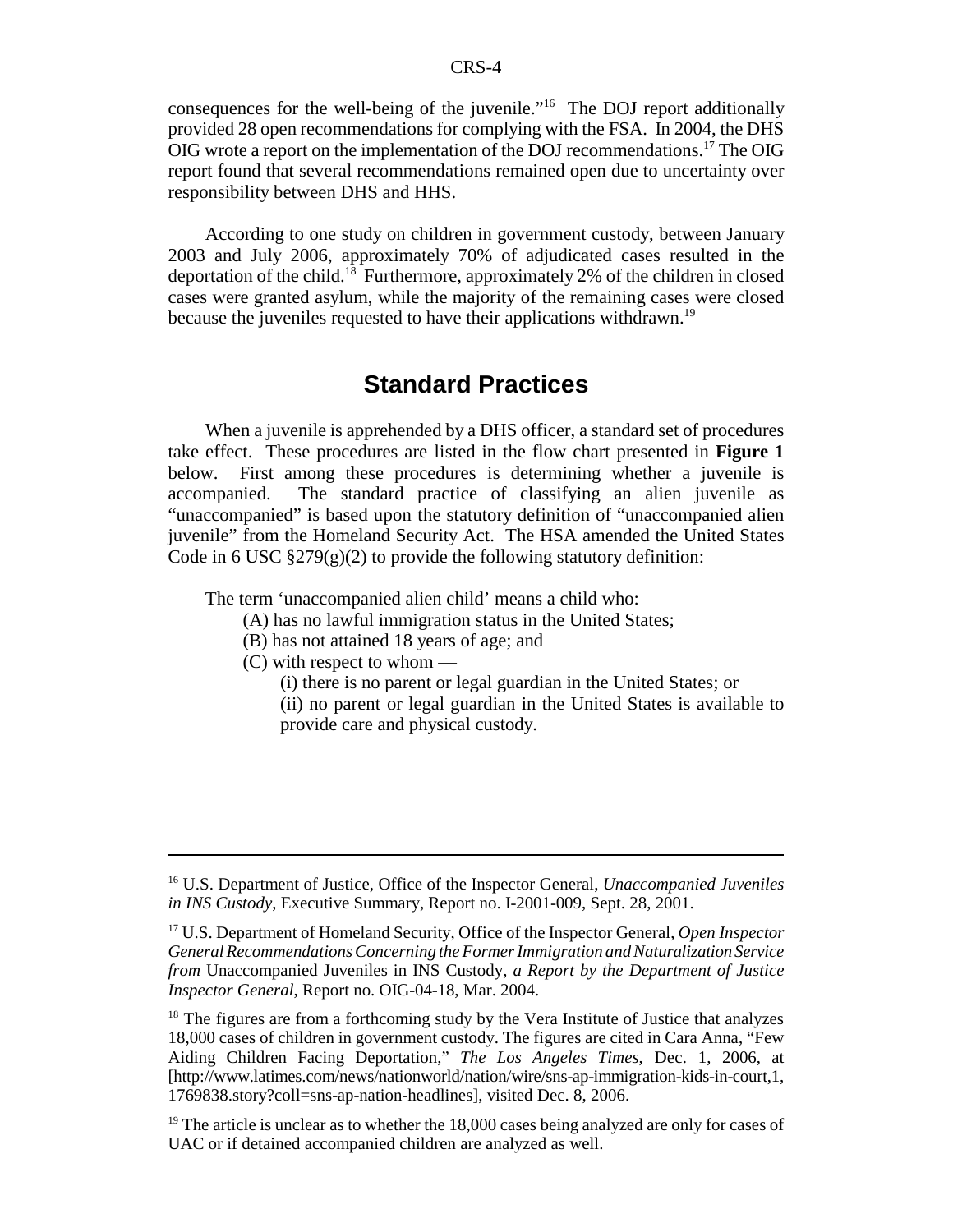If neither a parent or a legal guardian (with a court-order to that effect) is with the juvenile at the time of apprehension, or within a geographical proximity<sup>20</sup> to quickly provide care for the juvenile, the juvenile alien is classified as "unaccompanied."<sup>21</sup> The statutes and regulations do not provide definitions for what constitutes a legally "accompanied" alien child.

<sup>&</sup>lt;sup>20</sup> The term "geographical proximity" is not defined. CRS conversations with DHS officials suggested that there was some discretion for field officers to determine what constitutes a reasonable geographic proximity.

<sup>&</sup>lt;sup>21</sup> 8 CFR §236.3(b)(1)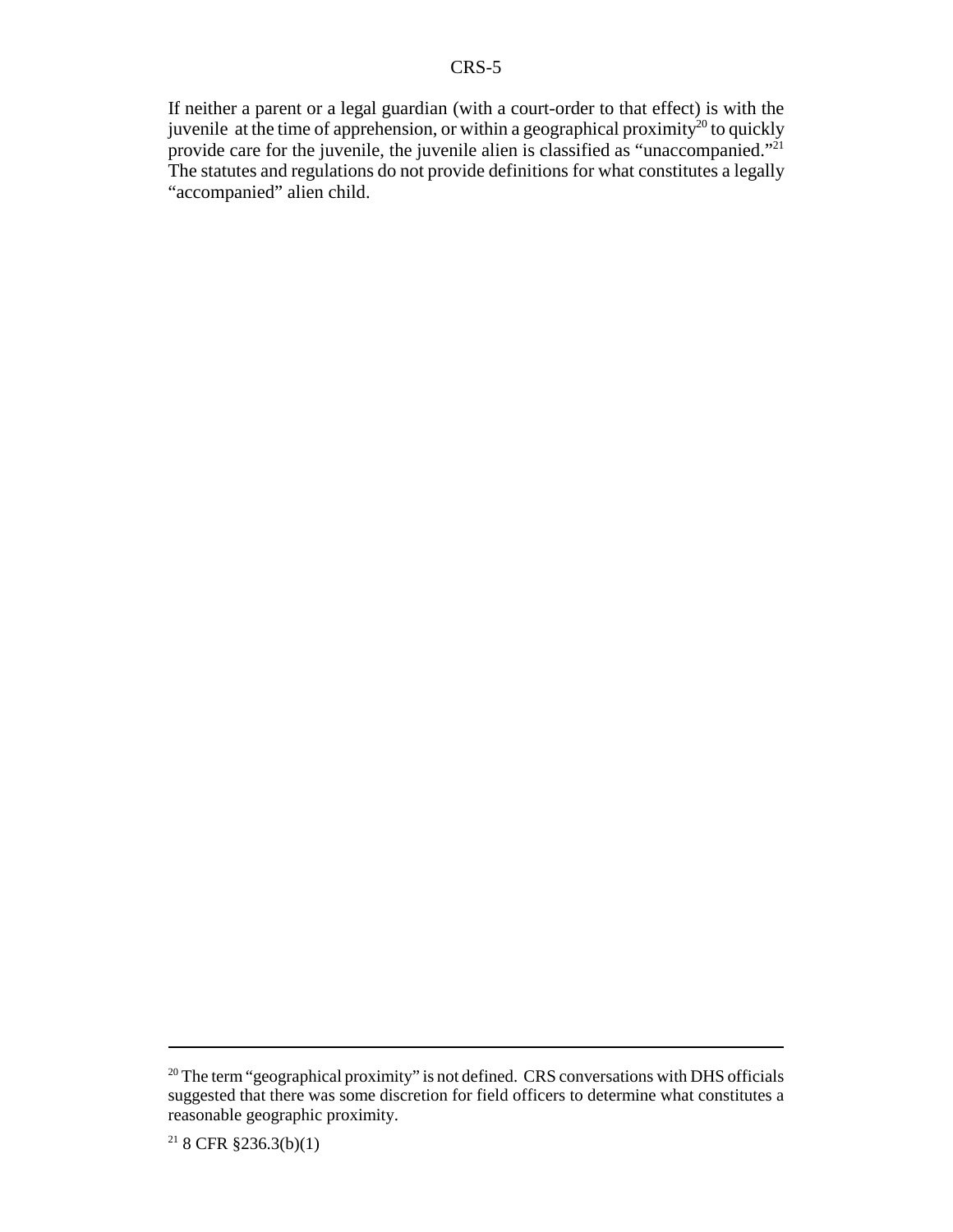#### **Figure 1. General Process for Juvenile Aliens Involved with the Immigration and Juvenile Justice System**



**Source:** CRS Presentation of chart from National Juvenile Justice Network, "Undocumented Immigrant Youth: Guide for Advocates and Service Providers," *Policy Brief No. 2*, November 2006.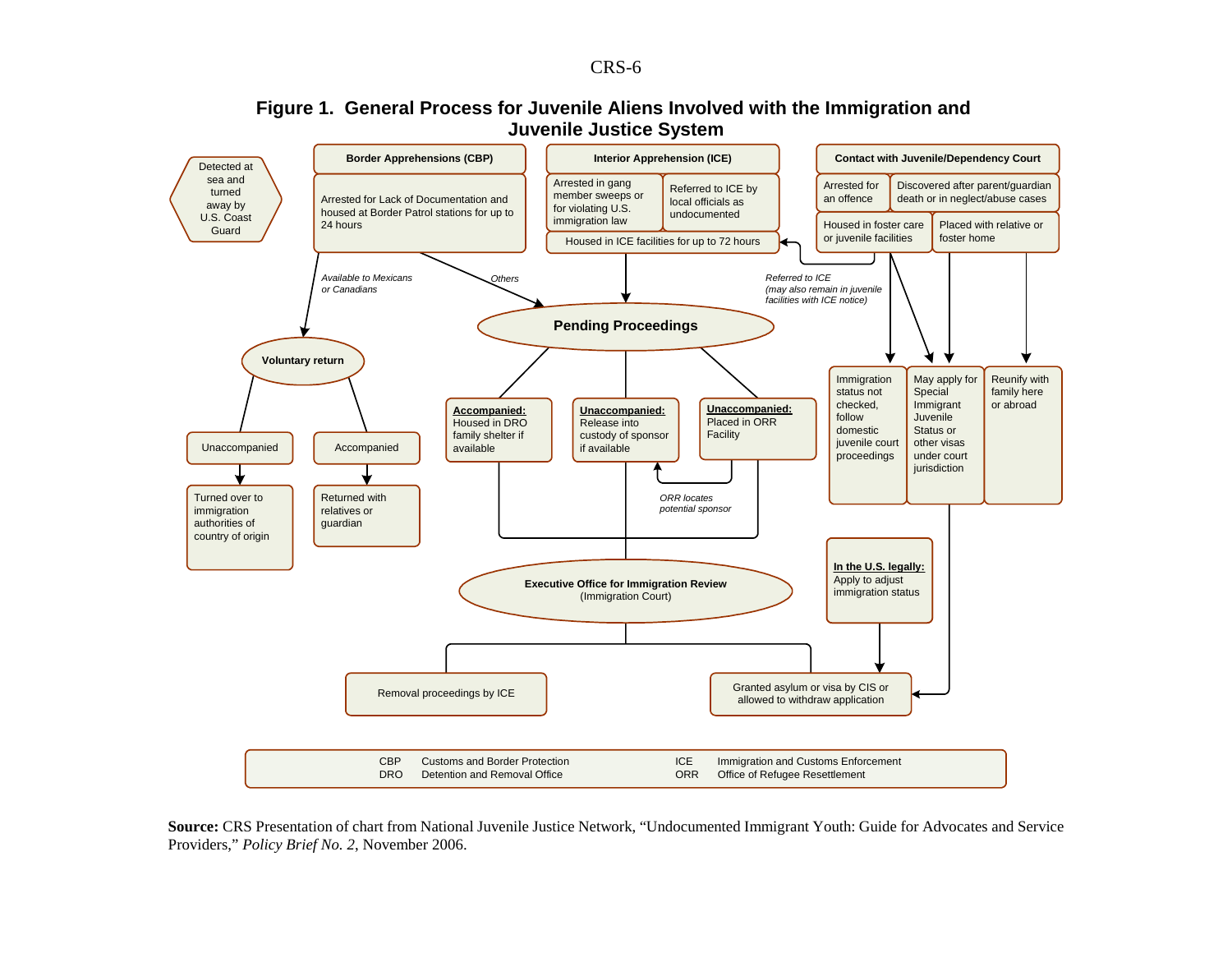## **Apprehension**

Unaccompanied alien children are generally apprehended at the border by the DHS Customs and Border Protection (CBP) or in the interior by DHS Immigration and Customs Enforcement (ICE). If local law enforcement authorities contact ICE to notify them that a possible unauthorized alien minor is in their custody, ICE immediately places a detainer on that minor until the child can be transferred to a DHS facility.<sup>22</sup> ICE subsequently attempts to determine whether the minor has any family living in the United States. For cases that are ambiguous, the field officers<sup>23</sup> and regional juvenile coordinators may contact the National Juvenile Coordinator<sup>24</sup> in Washington, DC, for clarification. If a child is determined to be unaccompanied, he or she is usually transferred to Office of Refugee Removal (ORR) custody within 72 hours. The FSA allows for a 3-5 day time frame for transfer from DHS to ORR, although 72 hours has been established as the standard practice by DHS. However, if the juvenile is determined not to be "unaccompanied" then the juvenile remains in the custody of DHS, according to DHS officials.

Once an unaccompanied alien child is detained by DHS, the juvenile is held separately from adults in either a flexible use or continuous use facility.<sup>25</sup> During this time period, DHS authorities will determine the juvenile's age, conduct background checks, ascertain the juvenile's nationality, and notify the appropriate consulate that the juvenile is being detained by DHS.<sup>26</sup> At any point the juvenile may withdraw his or her application for admission and be allowed to return to his or her country of origin.<sup>27</sup> If the juvenile is from Mexico or Canada, consular officials from those countries are contacted to arrange for the transfer of the juvenile.<sup>28</sup> If the child is from another country, transportation is arranged in consultation with that country's

 $25$  DHS has three continuous use facilities, which all serve as family unity facilities. All other facilities used by DHS to detain UAC are flexible use, meaning the usage varies depending on whether DHS has a need for the available bed space.

<sup>26</sup> The FSA has established the right of an apprehended UAC to be informed of their rights to contact someone, to be represented by an attorney, to a hearing before an immigration judge, to judicial review of their case, and to a list of free legal services in the area. The only exception for these rights is for UAC that are eligible for expedited removal.

<sup>&</sup>lt;sup>22</sup> In conversations with CRS, DHS officials noted that they have "strict standards" for any facility to operate as a secure juvenile facility under DHS contract which includes a list of 162 criteria.

<sup>&</sup>lt;sup>23</sup> The term "field officer" refers throughout this report to apprehending agents of either CBP or ICE.

<sup>&</sup>lt;sup>24</sup> The DHS ICE Office of Detention and Removal (DRO) National Juvenile Coordinator has direct authority over DHS field personnel in decisions relating to the proper handling of juveniles, including the placement of juveniles in DHS-funded facilities, the transfer of juveniles to other facilities, or their release from DHS custody.

<sup>&</sup>lt;sup>27</sup> 8 CFR §236.3(g). The cited regulation also requires that all juveniles must establish contact with a parent, relative, friend, free legal services organization, or consular officer prior to being released.

 $28$  Ibid.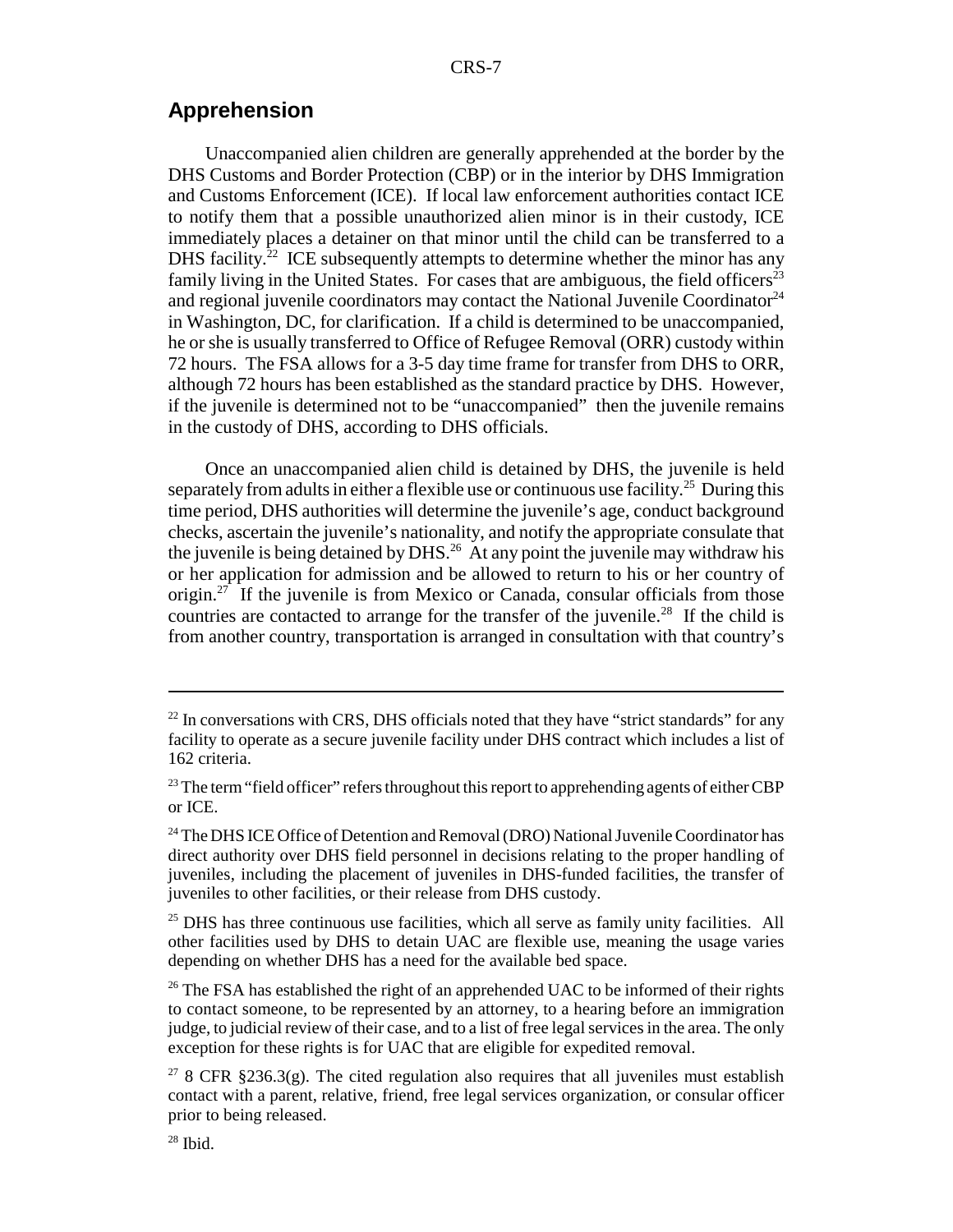consulate. However, if the juvenile does not withdraw his application for admission, the child will be placed in removal proceedings.

Most unaccompanied children are placed in a removal proceeding under §240 of the Immigration and Nationality Act  $(INA).^{29}$  However, there are a few circumstances which serve as exceptions. Generally, UAC are not eligible for expedited removal,<sup>30</sup> but if a child has previously been issued a final order of removal, or the child has a criminal record, that juvenile is not subject to the same procedural practices as other unaccompanied alien juveniles. Rather, those children may be placed in expedited removal. $31$  Additionally, DHS may detain any unaccompanied alien child that is deemed to be a security threat, and has some discretion in making such determinations.

This decision to place an unaccompanied alien child in expedited or formal removal is made by the field officers. A child erroneously placed in expedited removal (by mistakenly being identified as having a previous criminal conviction or final order of removal) may be transferred out of that process.<sup>32</sup> Juveniles in expedited removal are placed under ORR's care and ORR is not allowed to release them.

#### **Detention Facilities**

Generally, a child who is classified as a UAC and has no previous criminal conviction or removal order issued against him is transferred into the custody of ORR within 72 hours. In the time-span between the apprehension and the transfer of the UAC, however, DHS must still provide safe and sanitary detention facilities for juveniles in compliance with the  $\overline{FSA}^{33}$  For those juveniles that must be detained,  $34$ 

<sup>31</sup> The term "expedited removal" refers to removal under INA §235(b). For more information on expedited removal, see CRS Report RL33109, *Immigration Policy on Expedited Removal of Aliens*, by Alison Siskin and Ruth Ellen Wasem.

 $32$  A "criminal alien juvenile" as referred to in this report is a juvenile who is removable on criminal grounds under INA  $\S212(a)(2)$  or INA  $\S237(a)(2)$ .

 $29$  Whenever an unaccompanied child is placed in removal proceedings, the child's relatives in the United States, if any, are contacted. If these relatives (individuals who are either parents, legal guardians, adult siblings, aunts, uncles, or grandparents) accept custody of the child, they sign documents acknowledging custody. Additionally, these relatives become responsible for producing the juvenile at any immigration proceedings. (8 CFR §236.3)

<sup>&</sup>lt;sup>30</sup> Under expedited removal, an alien who lacks proper documentation or has committed fraud or willful misrepresentation of facts to gain admission into the United States is inadmissible and may be removed from the United States without any further hearings or review unless the alien indicates either an intention to apply for asylum or a fear of persecution (CRS Report RL33109, *Immigration Policy on Expedited Removal of Aliens*, by Alison Siskin and Ruth Ellen Wasem).

<sup>&</sup>lt;sup>33</sup> Prior to the HSA, the INS held juveniles in five different types of facilities: short-term housing, foster homes, shelter care facilities, medium-secure facilities, and secure detention facilities (U.S. Department of Justice, Office of the Inspector General, *Unaccompanied Juveniles in INS Custody*. Executive Summary, Report no. I-2001-009, Sept. 28, 2001). All (continued...)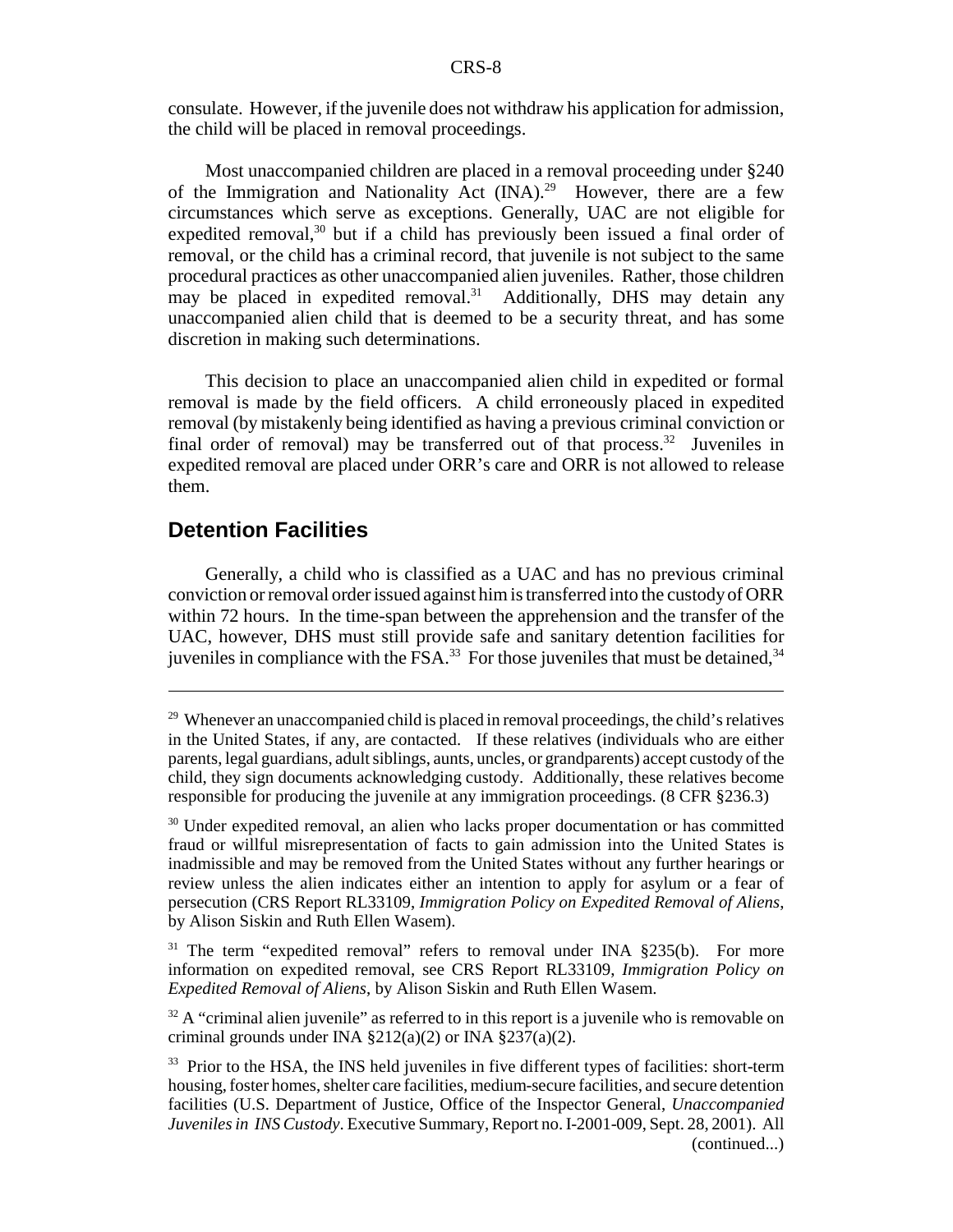ICE DRO is largely responsible for detentions, although CBP occasionally must hold UAC until they can be transferred to DRO. DHS currently has contracted with a number of flexible-use facilities, particularly in the southwestern United States, as temporary bed space for apprehended minors. DHS must detain children separately from unrelated adults.<sup>35</sup> Furthermore, the FSA held that a juvenile may only be held in secure facilities under one or more of the following conditions:

- A child is charged or chargeable with criminal or delinquent actions;
- A child threatens or commits violence;
- A child's conduct becomes unacceptably disruptive in a shelter facility;
- A child presents an escape risk;
- ! A child is in danger and is securely detained for their own safety; or
- An emergency, or influx of minors, results in insufficient bed space at non-secure facilities.36

When under the care of ORR, UAC are placed in licensed facilities $37$  that are contracted or under cooperative agreements. $3<sup>8</sup>$  These facilities are largely located near areas of high juvenile apprehension rates to minimize the transfer time from DHS custody. These facilities provide children with education, health care, mental health services, socialization/recreation, access to legal services, and family reunification services. There are also special needs services available for children with acute medical and mental health needs. The facilities range in level of security and openness, from nonsecure to staff secure<sup>39</sup> to secure detention.<sup>40</sup> Foster care

 $33$  (...continued)

of these facilities were licensed by state or local governments. ORR has since taken over foster care programs. CRS is not aware of whether DHS currently uses the other categorical distinctions for its facilities.

 $34$  It is the policy of DRO to transfer all UAC, including those with criminal convictions, to ORR custody within 72 hours. This transfer policy, however, does not extend to UAC that are deemed potential threats to national security; rather, such juveniles remain in the custody of DHS.

<sup>&</sup>lt;sup>35</sup> The FSA stipulates that where such a separation is not possible, a juvenile may be held with an unrelated adult for no more than 24 hours.

<sup>36</sup> Center for Human Rights & Constitutional Law, *Flores v. Meese: Final Text of Settlement Establishing Minimum Standards and Conditions for Housing and Release of Juveniles in INS Custody*, Exhibit 2, at [http://web.centerforhumanrights.net:8080/centerforhumanrights/ children/Document.2004-06-18.8124043749], visited Dec. 12, 2006.

 $37$  In addition to being licensed, these facilities must meet a number of ORR requirements.

<sup>38</sup> U.S. Department of Health and Human Services, Office of Refugee Removal, "Services." *Unaccompanied Alien Children*, May 8, 2006, at [http://www.acf.hhs.gov/programs/orr/ programs/uac.htm], visited Dec. 13, 2006.

 $39$  A "staff secure" facility is generally understood as a group facility or home at which each juvenile is continuously under staff supervision and at which all services, including but not limited to education and treatment, are provided on site. A staff secure facility may or may not be a locked facility. These facilities are commonly used by ORR for children with (continued...)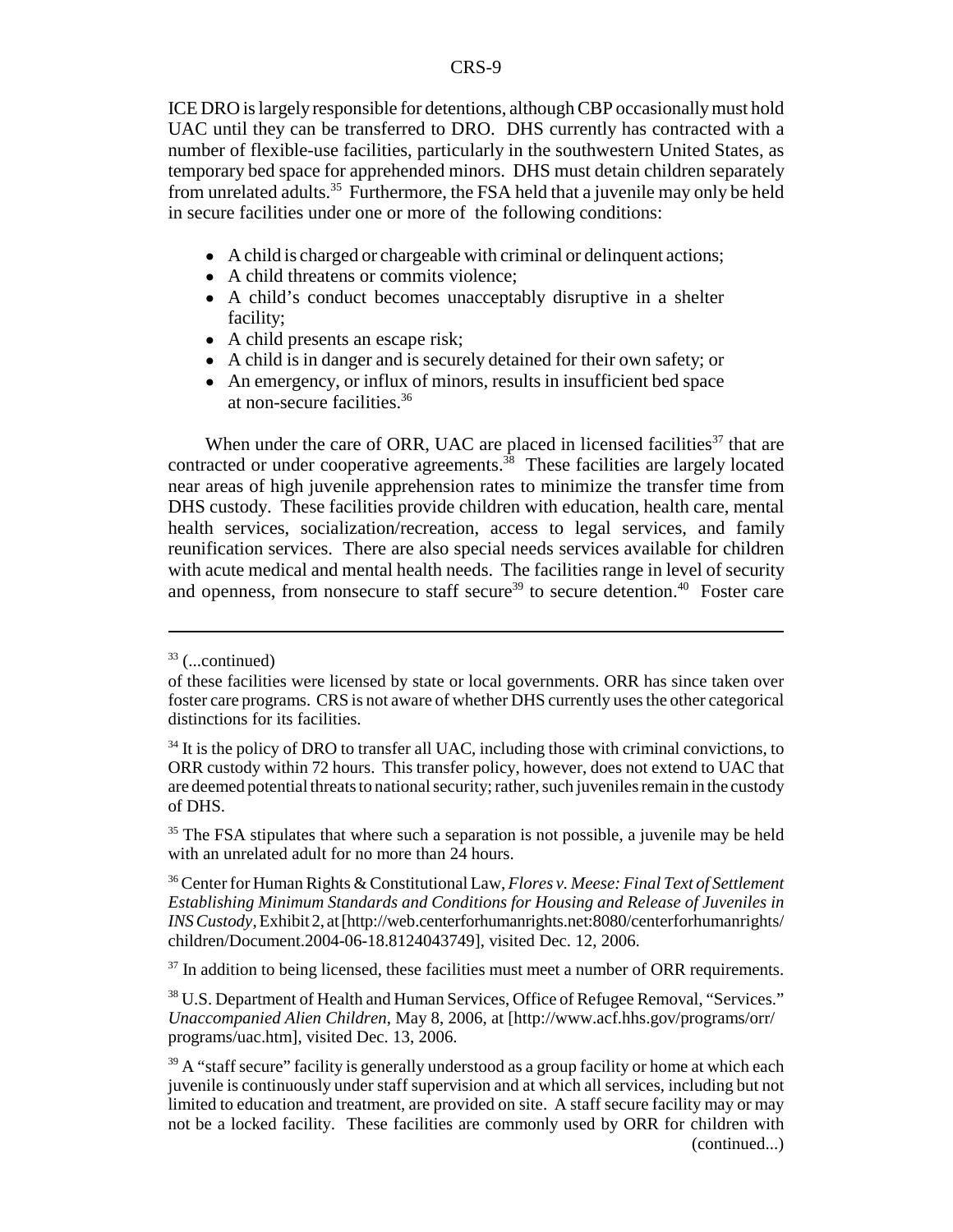placement is also available for children with special needs through the refugee foster care program network. $41$ 

As **Table 1** shows, there are currently 42 facilities operated by ORR for the care of UAC.42 A significant majority of these facilities are located in states that have either major ports of entry into the United States or have large inflows of unauthorized aliens. ORR has strategically placed the largest number of facilities in the border states of Arizona, California, and Texas, which combined hold 56% of ORR's UAC facilities. Of the 42 facilities ORR operates, 36 are shelter care, group homes, and transitional foster care programs. Additionally, ORR operates three staffsecure facilities and two secure detention facilities. ORR also contracts with residential treatment centers for children with psychiatric and mental health needs on an as needed basis.<sup>43</sup>

 $39$  (...continued)

behavioral management issues.

<sup>&</sup>lt;sup>40</sup> The secure detention facilities are used by ORR for individuals with a criminal history. ORR has discontinued the use of county lock-down juvenile detention centers, and has reduced the number of secure detention centers from 32 in FY2003 to 2 in FY2006 (based on CRS correspondence with Susana Ortiz-Ong, Deputy Director, Division of Unaccompanied Children's Services, Office of Refugee Resettlement, Dec. 13, 2006).

<sup>&</sup>lt;sup>41</sup> ORR increased the number of annual foster care placements available to UAC to 100 in FY2006. These long-term foster care placements are performed through the Lutheran Immigrant and Refugee Services and the U.S. Conference of Catholic Bishops. (Ibid.)

 $42$  Ibid.

 $43$  Ibid.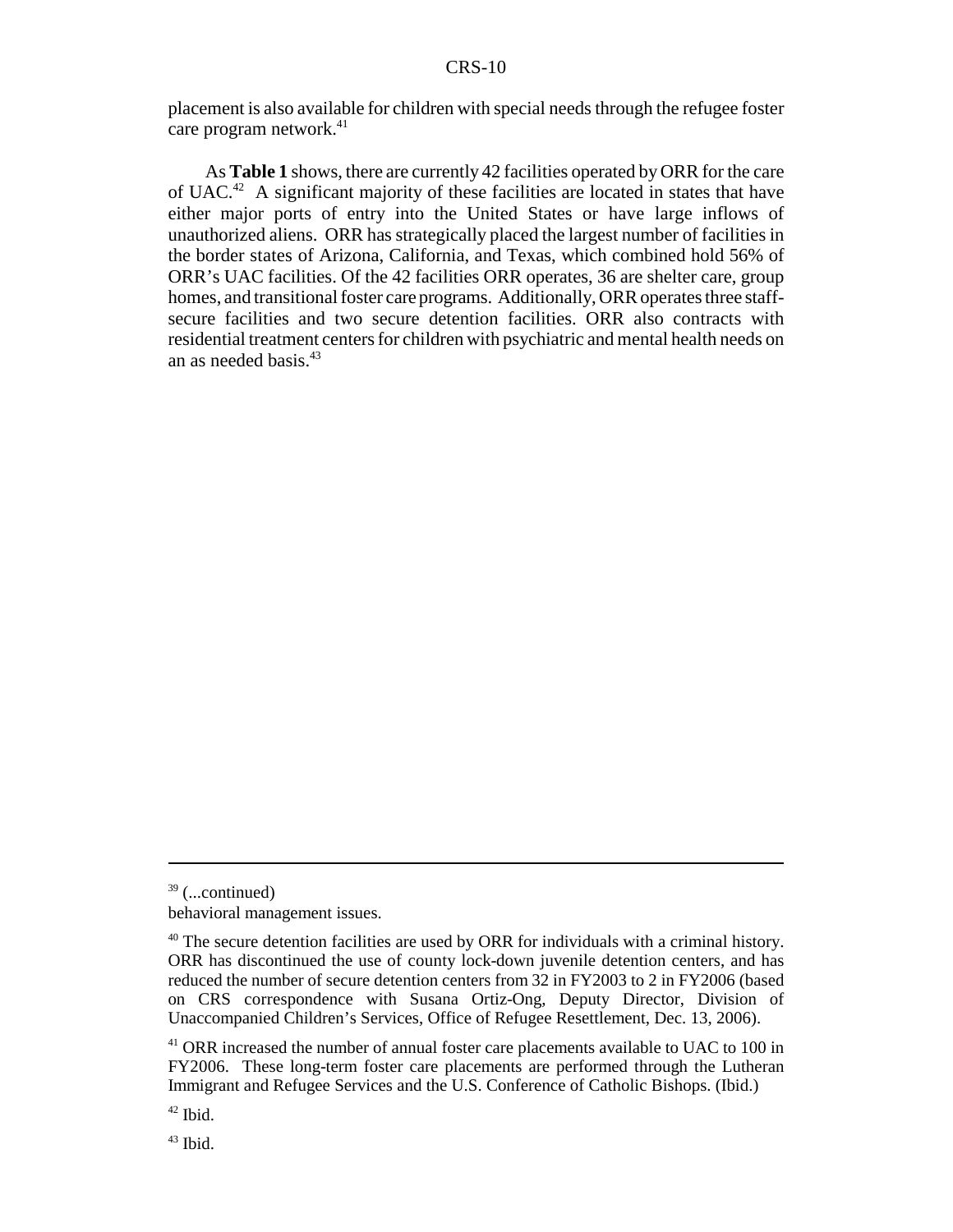| <b>State</b>  | <b>Facilities</b>                                                                             |  |  |  |  |  |
|---------------|-----------------------------------------------------------------------------------------------|--|--|--|--|--|
| Arizona       | 4 shelter and transitional foster care programs;                                              |  |  |  |  |  |
|               | 1 long-term foster care site                                                                  |  |  |  |  |  |
| California    | 5 shelter programs;<br>1 secure program                                                       |  |  |  |  |  |
|               | 2 shelter programs;                                                                           |  |  |  |  |  |
| Florida       | 1 long-term foster care site;                                                                 |  |  |  |  |  |
|               | 1 residential treatment center                                                                |  |  |  |  |  |
| Illinois      | 1 shelter program                                                                             |  |  |  |  |  |
| Indiana       | 1 staff-secure program;                                                                       |  |  |  |  |  |
|               | 1 secure program                                                                              |  |  |  |  |  |
| Massachusetts | 1 long term foster care site                                                                  |  |  |  |  |  |
| Michigan      | 3 long-term foster care sites                                                                 |  |  |  |  |  |
| New York      | 1 shelter program                                                                             |  |  |  |  |  |
| Pennsylvania  | 1 long-term foster care site                                                                  |  |  |  |  |  |
| Texas         | 11 shelter, group home and transitional foster care programs;<br>1 long-term foster care site |  |  |  |  |  |
| Virginia      | 1 long-term foster care site                                                                  |  |  |  |  |  |
|               | 2 shelter and transitional foster care programs;                                              |  |  |  |  |  |
| Washington    | 1 staff-secure program;                                                                       |  |  |  |  |  |
|               | 2 long-term foster care sites                                                                 |  |  |  |  |  |

## **Table 1. ORR Facilities by Location and Type, December 2006**

**Source:** CRS presentation of unpublished HHS ORR data (2006).

In terms of the facilities available to ICE DRO for juvenile detentions, there are currently 22 facilities in the United States, as displayed in **Table 2** below. Of these facilities, three are under continuous use, while the remaining 19 serve as flexible use facilities as needs for bed space arises. The three facilities under continuous use serve as family unity facilities. All DRO juvenile only facilities are under flexible use contracts, with no specific bed space reserved for DRO. The only states that have both DRO juvenile facilities and ORR facilities are Arizona, California, New York, Pennsylvania, Texas, and Washington. As a result of the 30 ORR facilities in these six states, a total of 73% of all ORR facilities have a DRO facility in the same state. By contrast, only 41% of DRO facilities have an ORR facility in the same state.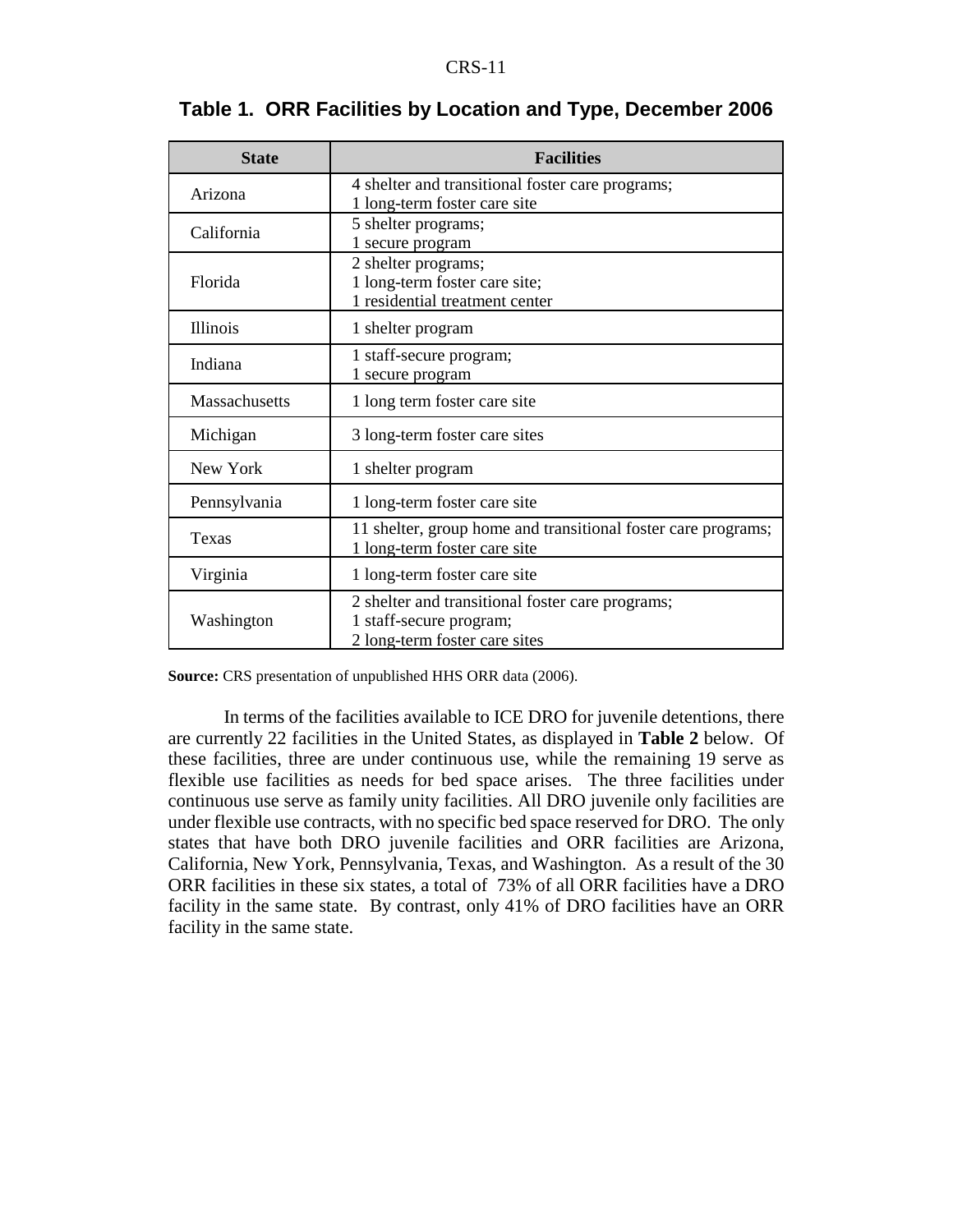| <b>State</b> | <b>Facility Name</b>                                          | <b>Facility Type<sup>a</sup></b> | # $\text{Beds}^b$             |  |  |
|--------------|---------------------------------------------------------------|----------------------------------|-------------------------------|--|--|
| Alaska       | McLaughlin Youth Center                                       | Flexible                         | <b>NA</b>                     |  |  |
| Arizona      | Gila County Juvenile Detention<br>Center                      | Flexible                         | NA                            |  |  |
| California   | Casa San Juan                                                 | Continuous                       | As needed and<br>as available |  |  |
| Idaho        | <b>Snake River Juvenile Detention</b><br>Facility             | Flexible                         | NA                            |  |  |
| Kansas       | <b>Shawnee County Juvenile Detention</b>                      | Flexible                         | <b>NA</b>                     |  |  |
|              | <b>Anoka County Shelter</b>                                   | Flexible                         | NA                            |  |  |
|              | Anoka County Juvenile Center                                  | Flexible                         | <b>NA</b>                     |  |  |
|              | <b>Carver County Juvenile Detention</b><br>Facility           | Flexible                         | <b>NA</b>                     |  |  |
| Minnesota    | East Central Regional Juvenile<br>Center                      | Flexible                         | <b>NA</b>                     |  |  |
|              | <b>Washington County LEC Juvenile</b><br>Home                 | Flexible                         | NA                            |  |  |
| Montana      | <b>Ted Lechner Youth Services Center</b>                      | Flexible                         | <b>NA</b>                     |  |  |
|              | <b>Compass House Shelter</b>                                  | Flexible                         | <b>NA</b>                     |  |  |
| New York     | <b>Casey House Shelter</b>                                    | Flexible                         | <b>NA</b>                     |  |  |
|              | <b>Equinox Youth Shelter</b>                                  | Flexible                         | <b>NA</b>                     |  |  |
| Nebraska     | Sarpy County Juvenile Justice<br>Center                       | Flexible                         | NA                            |  |  |
|              | NE Nebraska Juvenile Service, Inc.                            | Flexible                         | <b>NA</b>                     |  |  |
| North Dakota | <b>Grand Forks County Juvenile</b><br><b>Detention Center</b> | Flexible                         | <b>NA</b>                     |  |  |
| Oregon       | <b>NOROC Juvenile Detention Facility</b>                      | Flexible                         | NA                            |  |  |
|              | <b>Berks County Youth Center</b>                              | Flexible                         | NA                            |  |  |
| Pennsylvania | <b>Berks Family Shelter</b>                                   | Continuous                       | 84                            |  |  |
| Texas        | T. Don Hutto                                                  | Continuous                       | 512                           |  |  |
| Washington   | <b>Cowlitz County Juvenile Detention</b>                      | Flexible                         | <b>NA</b>                     |  |  |

## **Table 2. ICE Juvenile Facilities, December 2006**

**Source:** CRS presentation of unpublished ICE DRO data.

- a. Facilities deemed 'flexible use' are those facilities that are used on an as-needed basis, with no beds specifically reserved for ICE DRO. Facilities deemed "continuous use" are those facilities for which all beds are for the exclusive use of ICE DRO. These latter facilities are noted with *italics* in the table.
- b. Only family unity facilities are designated as "continuous use." These family unity facilities are: T. Don Hutto Family Shelter, Berks Family Shelter, and Casa San Juan, a facility shared between ICE DRO and the U.S. Marshall's Office. Casa San Juan houses only adult females and their minor children.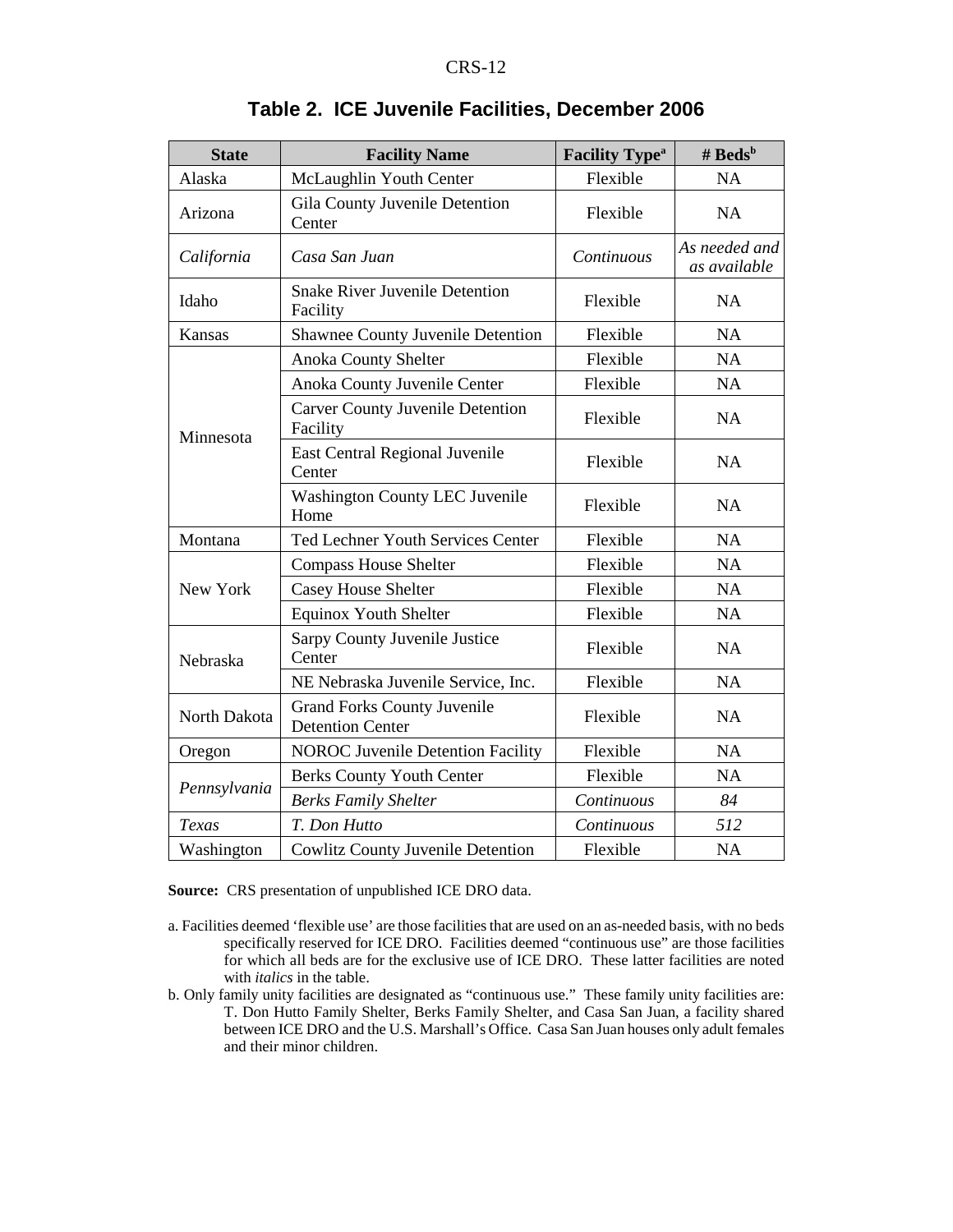Some of the facilities for ORR and DRO are within four hour ground transportation<sup>44</sup> of each other, but a number of the facilities fall outside this range. For example, for juveniles detained at the six DRO facilities in Minnesota or North Dakota, the closest ORR facilities are located in Illinois. Therefore, the likelihood that a juvenile will be held for more than 72 hours by DHS increases, because arranging such transportation is not always possible.

## **Philosophical Tensions**

An underlying tension in dealing with UAC is the philosophical positions of the government agencies involved in the handling of the children. Specifically, the dominant cleavage line from which many other issues spring is that of whether the UAC should be treated as humanitarian refugees or as unauthorized aliens subject to expedited removal. Those who advocate more of a refugee approach see the children as victims who have been forced to migrate across borders out of hardship circumstances.45 Alternatively, those who focus on the enforcement issues tend to highlight the cost burden placed upon U.S. citizens and legal immigrants by creating incentives for unauthorized juvenile immigration, including detrimental spillover effects such as increased criminal enforcement costs.46 These tensions have resulted in legislation pitting government agencies with conflicting missions against each other, $47$  and generating confusion among advocates and government actors alike. $48$ 

There are a few notable sources of these philosophical tensions, including the guiding principles and the agency tasking stemming from the HSA. ORR's experience with juvenile aliens prior to UAC had been the handling of unaccompanied refugees and Cuban-Haitian entrants.<sup>49</sup> These juveniles have been

<sup>&</sup>lt;sup>44</sup> Four hours of ground transportation or less from DRO to ORR facilities is a transport time that DHS officials consider desirable.

<sup>45</sup> For example, see Jacqueline Bhabha and Susan Schmidt, *Seeking Asylum Alone: Unaccompanied and Separated Children and Refugee Protection in the U.S.*

<sup>46</sup> Stephen Johnson, "Immigration Plans Need a Foreign Policy Component," *The Heritage Foundation*, Webmemo #948, Dec. 19, 2005, at [http://www.heritage.org/Research/ Immigration/wm948.cfm], visited Feb. 1, 2007.

<sup>&</sup>lt;sup>47</sup> U.S. Department of Homeland Security, Office of Inspector General, Office of Inspections and Special Reviews, *A Review of DHS' Responsibilities for Juvenile Aliens*, OIG-05-45, Sept. 2005, pp. 23-24.

<sup>&</sup>lt;sup>48</sup> Based on CRS discussions with attorneys from both the National Center for Refugee and Immigrant Children and the Hebrew Immigrant Aid Society (HIAS) & Council Migration Service of Philadelphia.

 $49$  The term "refugee" refers to those juveniles that were screened prior to their arrival in the United States. The term "entrants" in this context refers to juveniles arriving from Haiti or Cuba, and who are subsequently reclassified as unaccompanied refugee minors. For additional information on refugees and Cuban and Haitian entrants, see CRS Report RL31269, *Refugee Admission and Resettlement Policy*, by Andorra Bruno; CRS Report RS31349, *U.S. Immigration Policy on Haitian Migrants*, by Ruth Ellen Wasem; and CRS (continued...)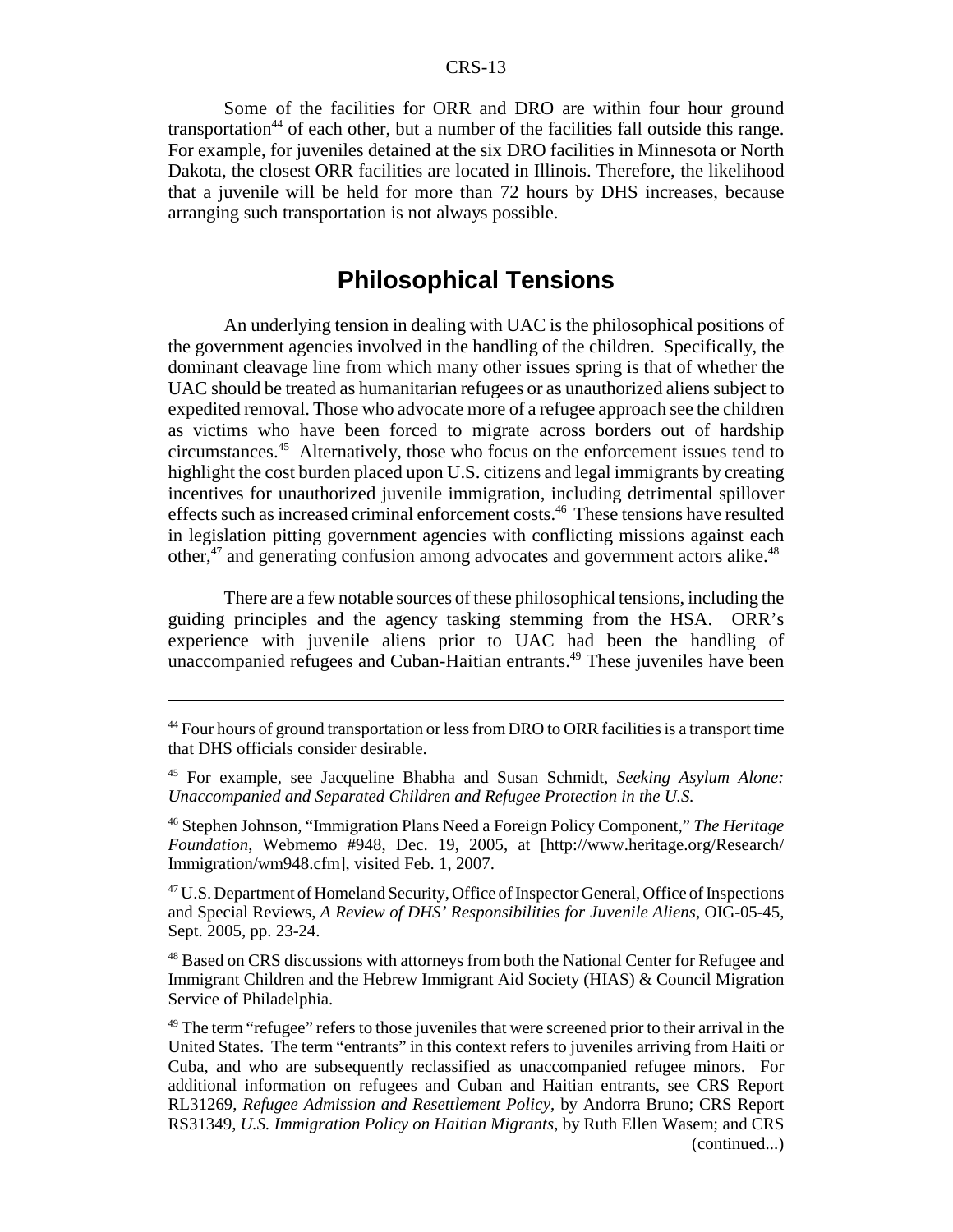provided with various forms of services and care governed by child welfare regulations. Thus, when absorbing the UAC detention program, ORR employed many of the policies and procedures that it uses in treating unaccompanied refugees and Cuban-Haitian entrants.<sup>50</sup> This same philosophy is reflected in the guiding principles the agency has for the UAC program, including (1) treating UAC with "dignity, respect, and a special concern for their particular vulnerabilities;" and (2) accounting for the unique nature of each child's situation in making placement, case management, and release decisions."<sup>51</sup>

As guided by the *Flores Settlement Agreement* (FSA), DHS is also concerned with the safety and well-being of juveniles that it apprehends. Yet, in contrast to ORR's refugee-based mission, the Immigration and Customs Enforcement (ICE) Office of Detention and Removal (DRO) of DHS has the mission of enforcing U.S. immigration laws to ensure "the departure from the United States of all removable aliens."52 This agency also has the difficult task, however, of balancing potential security threats alongside child welfare concerns. DHS and its subagencies operate under a strategic goal of identifying potential threats and vulnerabilities to the homeland (including terrorist and criminal risks).<sup>53</sup> The previous actions of DHS indicate that it does not rule out the potential use by terrorists of alien juveniles for terrorist actions against the United States.<sup>54</sup> DHS therefore must not only provide dignified care to a juvenile in their custody, but they simultaneously must evaluate the potential security and criminal risk that each apprehended UAC poses.

A significant result of these interagency philosophical tensions is the lack of a Memorandum of Understanding (MOU) between DHS and ORR.<sup>55</sup> Despite a number of contentious issues between the agencies, a previous effort was made by

 $49$  (...continued)

Report RS20468, *Cuban Migration Policy and Issues*, by Ruth Ellen Wasem.

<sup>50</sup> Based on CRS discussion with Maureen Dunn, Director of the Division of Unaccompanied Children's Services at HHS ORR, Sept. 6, 2006.

<sup>51</sup> Additional guiding principles for the ORR UAC program are (1) providing "care and services free from discrimination based on race, religion, national origin, sex handicap, or political beliefs," as well as (2) placing a UAC "in the least restrictive setting appropriate for to their age and special need." (U.S. Department of Health and Human Services, Office of Refugee Removal, "Services," *Unaccompanied Alien Children*, May 8, 2006, at [http://www.acf.hhs.gov/programs/orr/programs/uac.htm], visited Dec. 13, 2006).

<sup>&</sup>lt;sup>52</sup> U.S. Department of Homeland Security. Immigration and Customs Enforcement. *ENDGAME: Office of Detention an Removal Strategic Plan*, 2003-2012, June 27, 2003.

<sup>53</sup> U.S. Department of Homeland Security, *Strategic Plan — Securing Our Homeland*, Sept. 23, 2006, at [http://www.dhs.gov/xabout/strategicplan/index.shtm], visited Dec. 20, 2006.

<sup>54</sup> Nina Bernstein and Eric Lichtblau, "Two Girls Held As U.S. Fears Suicide Bomb," *The New York Times*, Apr. 7, 2005, p. B1.

<sup>55</sup> This lack of an MOU was highlighted in a report by the DHS Office of the Inspector General (U.S. Department of Homeland Security, Office of Inspector General, Office of Inspections and Special Reviews, *A Review of DHS' Responsibilities for Juvenile Aliens*, OIG-05-45, Sept. 2005, p. 24).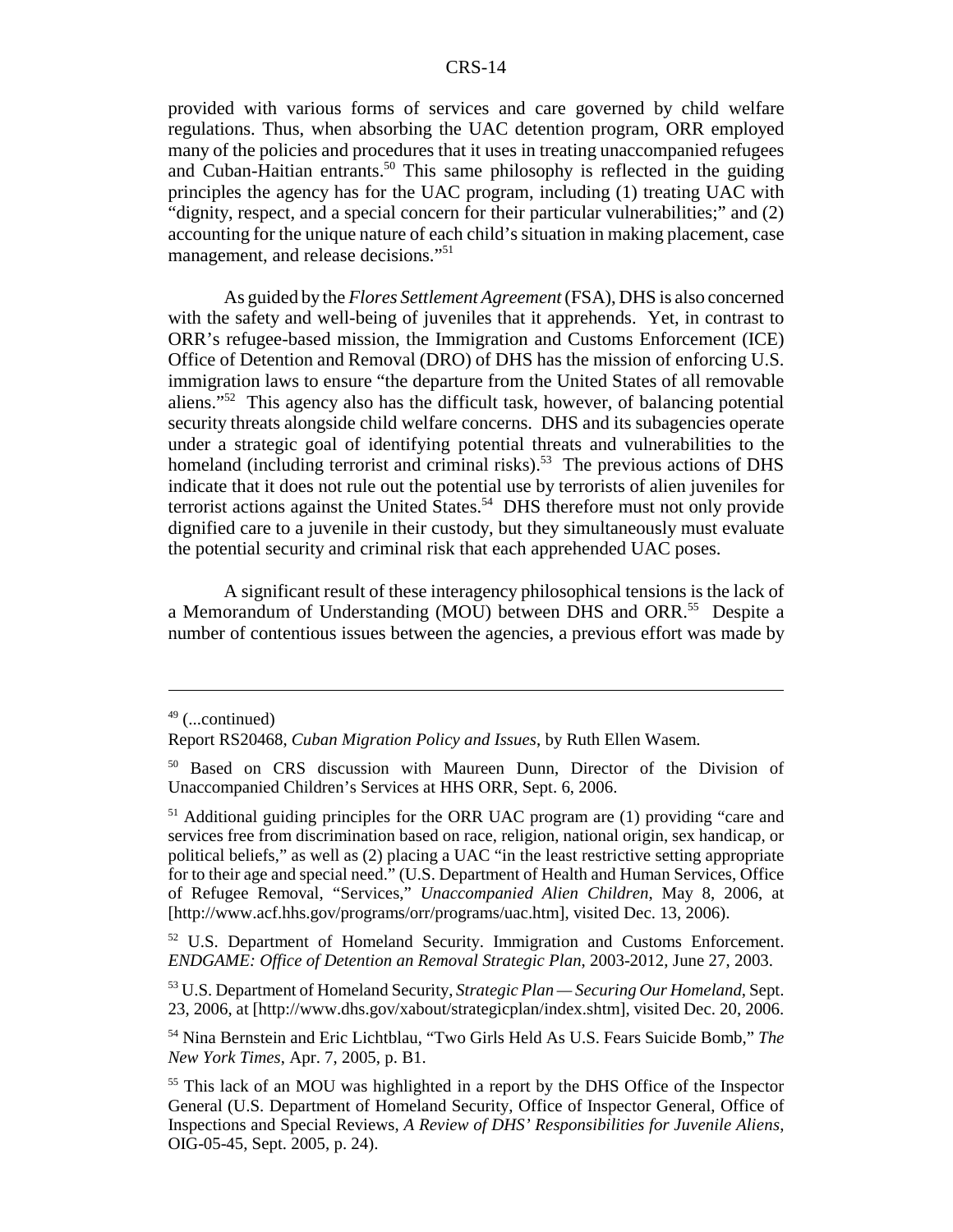the agencies to draft an MOU, but the negotiations resulted in a "stalemate."56 Issues such as information sharing, location of facilities, release notification, age determination, and UAC classification are some of the contentious points that have yet to be addressed by an MOU. At present, there is a *Statement of Principles* between DHS and HHS, but the statement is broad and does not address all of the interagency issues.57 This *Statement of Principles* constitutes the only current, formal agreement between HHS and DHS on UAC.

## **Legal Representation**

Providing UAC with legal representation has long been an important issue for child welfare advocates, and was one of the central tenets of the FSA. Legal representation is seen by many child welfare advocates as a necessary safeguard to not only prevent maltreatment, but also to secure the rights and protect the best interests of the children. According to the terms stipulated by the FSA, each unaccompanied alien child is to be provided with  $(1)$  a form I-770,<sup>58</sup> which explains the immigration process; (2) a list of free legal services; and (3) an explanation of the right to judicial review. Additionally, in accordance with terms from the decision in *Perze-Funez v. INS*, UAC are to be advised by DHS of their right to a hearing before being presented with a voluntary departure form.<sup>59</sup>

Under the current regulations, the immigration courts and handling agencies are not required to provide UAC with legal representation. Removal proceedings are civil proceedings, and therefore aliens are allowed to have council but are not entitled to counsel at government expense as they are in criminal proceedings. $60$  Reportedly, many alien juveniles appear at legal proceedings without representation.<sup>61</sup> Immigration judges reportedly find this lack of legal representation frustrating because the juveniles are frequently unable to comprehend the proceedings.<sup>62</sup> Juveniles often need the proceedings explained to them through a translator. In this respect, the difficulties for judges at juvenile proceedings mirror those of adult

 $60$  INA §240(b)(4)(A).

<sup>56</sup> According to a 2005 DHS OIG report, ORR had been concerned with privacy and social services issues, while ICE DRO had security concerns. These contrasting concerns resulted in the agencies reaching an impasse on the MOU. (Ibid.)

<sup>57</sup> *Statement of Principles Between the Department of Homeland Security and the Department of Health and Human Services, Unaccompanied Alien Children's Program*, Apr. 6, 2004.

<sup>58</sup> Form I-770 is the "Notice of Rights and Disposition."

<sup>59 619</sup> F. Supp. 656 (C.D. Cal. 1985). Additionally, the *Perez-Funez* decision ordered the INS to allow UAC apprehended near the Mexican or Canadian border, and who resided in the respective border country, to contact by telephone a parent, close relative, friend, or pro bono legal services agency.

<sup>61</sup> Cara Anna, "Few Aiding Children Facing Deportation," *The Los Angeles Times*, Dec. 1, 2006, at [http://www.latimes.com/news/nationworld/nation/wire/sns-ap-immigration-kidsin-court,1,1769838.story?coll=sns-ap-nation-headlines], visited Dec. 8, 2006.

 $62$  Ibid.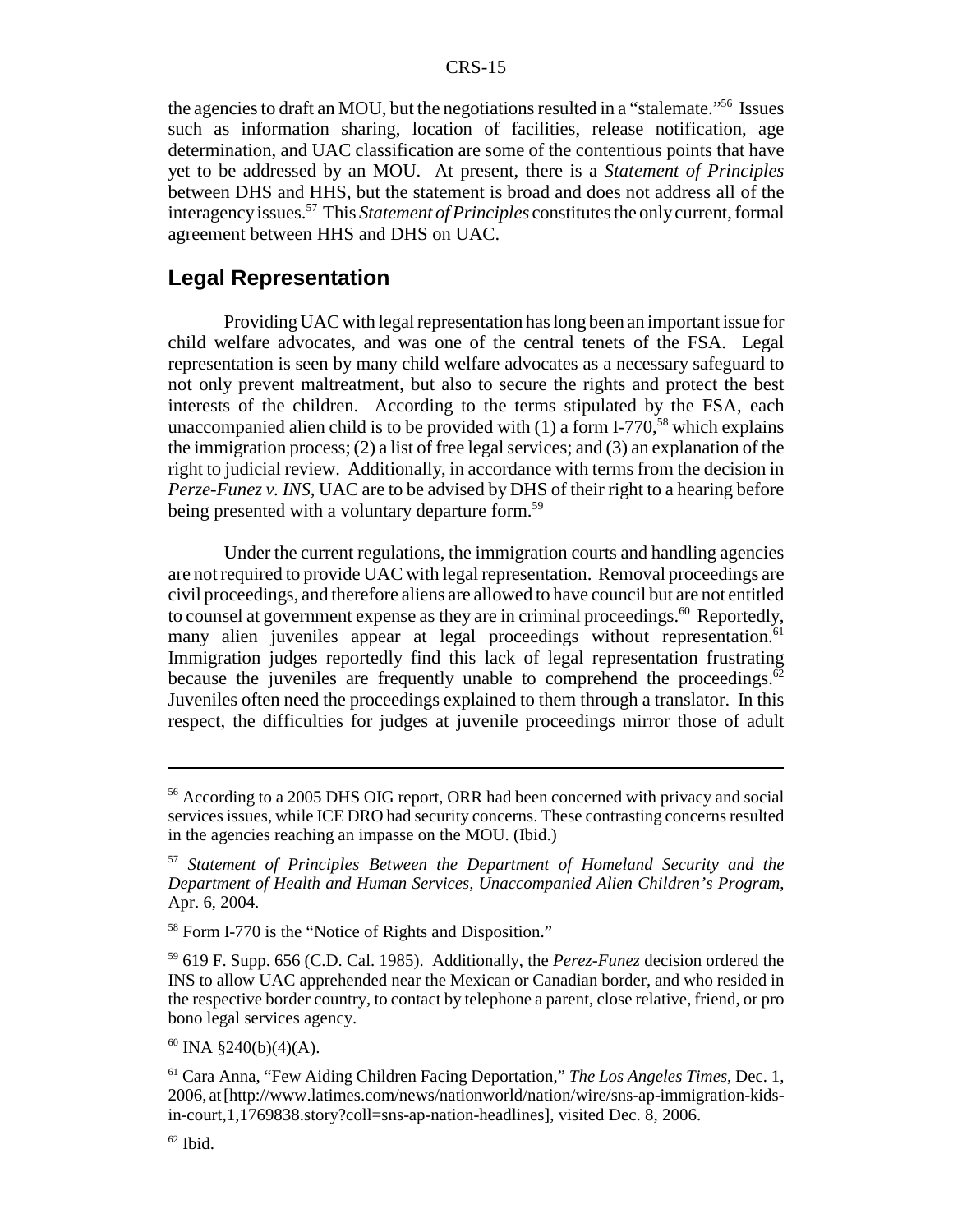proceedings, since many adults facing removal experience linguistic and legal comprehension difficulties as well.<sup>63</sup> According to one news report, judges will occasionally ask volunteer lawyers to step in and assist on the juvenile's behalf.<sup>64</sup>

To provide legal representation for UAC, many child welfare advocates have developed organizations that offer *pro bono* legal services.65 To encourage more *pro bono* representation, some of these organizations provide training for attorneys on representing child clients,<sup>66</sup> as well as online reference materials and mentoring attorneys. However, since legal representation for UAC is not required, one of the difficulties cited by these groups for the *pro bono* services is getting juveniles to contact them. Despite available *pro bono* services, many children reportedly do not seek out legal representatives.<sup>67</sup>

#### **Custody**

Since 1999, custody for UAC has become an increasingly complex issue. One complicating factor was the arrival of and subsequent tensions over Elian Gonzalez, which raised questions over a child's ability to claim asylum in the United

 $<sup>63</sup>$  For additional discussion of linguistic issues in adult removal proceedings, see Detention</sup> Working Group, Massachusetts Chapter of the National Lawyers Guild, *Give Me Your Tired, Your Poor...: A Report on Due Process Issues in the Handling of Immigration Detainees in Massachusetts*, June 29, 2005, at [http://www.nlgmass.org/DWGreport 070105.pdf], visited Feb. 1, 2007.

<sup>64</sup> Cara Anna, "Few Aiding Children Facing Deportation," *The Los Angeles Times*, Dec. 1, 2006, at [http://www.latimes.com/news/nationworld/nation/wire/sns-ap-immigration-kidsin-court,1,1769838.story?coll=sns-ap-nation-headlines], visited December 8, 2006.

<sup>&</sup>lt;sup>65</sup> For example, one such organization is The National Center for Refugee and Immigrant Children, which was established in 2005.

<sup>66</sup> Some recent child welfare efforts have proposed assigning *guardians ad litem* to each UAC that is detained. *Guardians ad litem* are individuals who are assigned to represent the best interest of the child. These individuals would in some cases be an immigration attorney, but other professionals could be used as well. Social workers and other trained professionals may also be used for these purposes (Jacqueline Bhabha and Susan Schmidt, *Seeking Asylum Alone: Unaccompanied and Separated Children and Refugee Protection in the U.S.*, pp.81-85).

<sup>67</sup> According to some accounts, the most likely reason these children do not seek out *pro bono* legal services could be attributed to the possibility that the children are intimidated by the process of taking such actions on their own (see Jacqueline Bhabha and Susan Schmidt, *Seeking Asylum Alone: Unaccompanied and Separated Children and Refugee Protection in the U.S.*, p. 6, or Cara Anna, "Few Aiding Children Facing Deportation," *The Los Angeles Times*, Dec. 1, 2006,at [http://www.latimes.com/news/nationworld/nation/wire/ sns-ap-immigration-kids-in-court,1,1769838.story?coll=sns-ap-nation-headlines], visited Dec. 8, 2006). Furthermore, this pattern of lacking legal representation mirrors that of adult aliens in removal proceeding. In FY2005, the immigration courts completed 314,218 removal proceedings, and 65% of the aliens in these proceedings lacked representation (Executive Office of Immigration Review, *FY2005 Statistical Yearbook*, Feb. 2006, p. G1).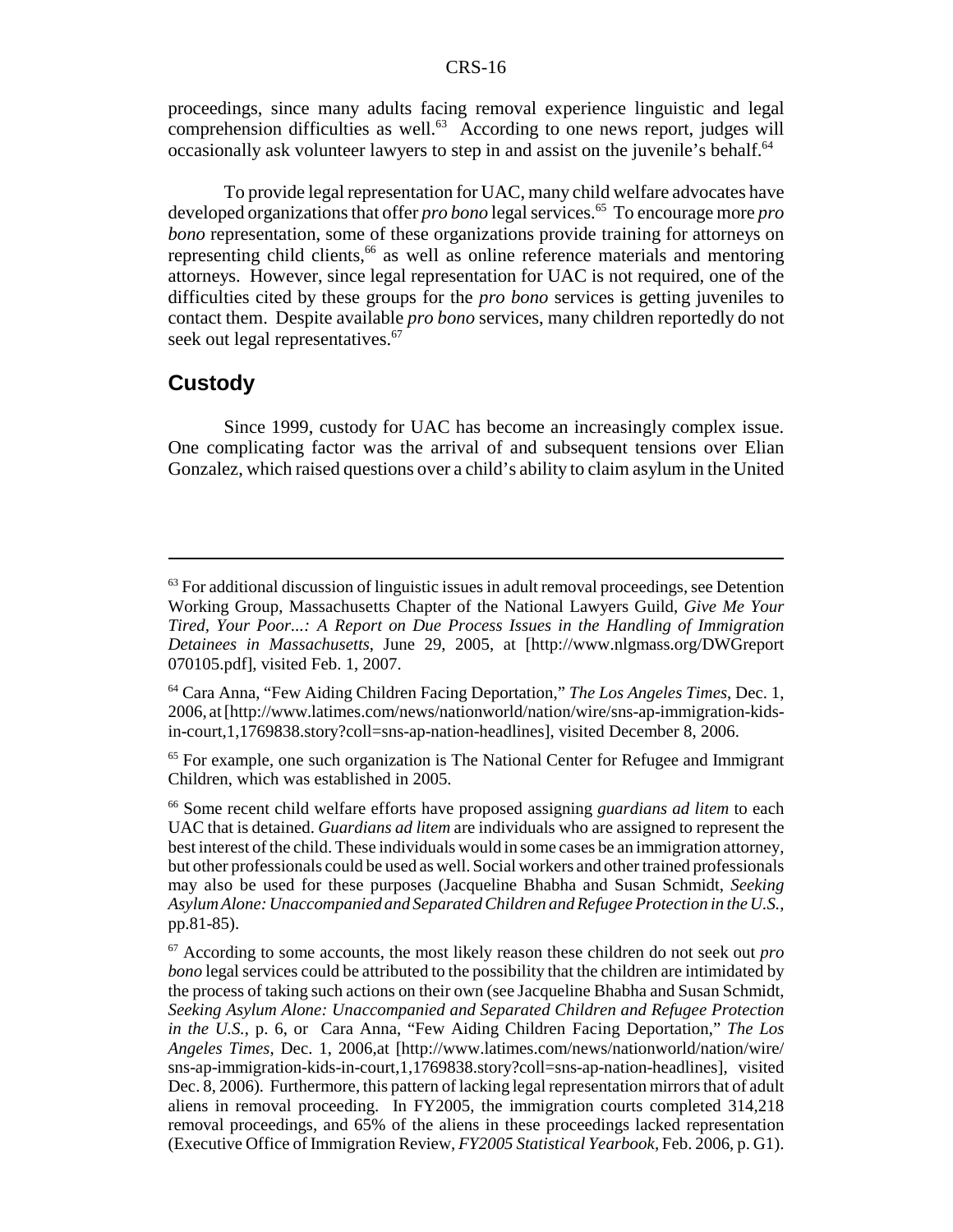States without a parent's consent.<sup>68</sup> Additional complications occurred when the INS was dissolved following the HSA transferring responsibilities for UAC to ORR. Apprehensions became the duty of both CBP and ICE, and ICE DRO became responsible for transferring UAC to ORR. Consequently, these DHS agencies were responsible for determining whether an individual was an unaccompanied alien child or an adult — a responsibility resulting in occasional age determination and custodial disputes between DHS and advocacy groups.<sup>69</sup>

**Legal Custody.** Numerous issues pertaining to which agency has legal custody have yet to be resolved. One example of such ambiguity is when an unaccompanied alien child is under ORR care. There is no memorandum of understanding between the two agencies on such matters, only a broad statement of principles. Furthermore, age determination methods and assumptions play an important role in who takes custody of a potential unaccompanied alien child, since current scientific methods do not offer precise age results.<sup>70</sup> Some child welfare advocates believe that a significant number children may be placed in the custody of the wrong agency because they are misclassified as adults.<sup>71</sup>

According to DHS officials, the overriding principle in determining custody of a juvenile for DHS is HSA.72 Generally, if a juvenile is determined to be unaccompanied as defined by HSA, then the juvenile is transferred to ORR's custody. Such transfers also include juveniles with a criminal conviction or who are under expedited removal proceedings.

Occasionally, state or local jurisdictions will have custody of an unaccompanied alien child. If a child is apprehended by local or state authorities for some type of criminal action, $73$  and the child is suspected of being an unauthorized alien, DHS is notified by the authorities to come and make a determination. If a child is determined by DHS to be an unaccompanied alien child, DHS will not take that child into custody until the state or local authorities have determined that their

<sup>68</sup> For a discussion on the Elian Gonzalez case, see CRS Report RL30570, *Elian Gonzalez: Chronology and Issues*, by Ruth Ellen Wasem and Barbara A. Salazar; and CRS Report RS20450, *The Case of Elian Gonzalez: Legal Basics*, by Larry M. Eig.

<sup>69</sup> Jennifer Smythe, "Age Determination Authority of Unaccompanied Alien Children and the Demand for Legislative Reform," *Interpreter Releases*, vol. 81, no. 23 (June 7, 2004), pp. 753-763.

 $70$  Ibid.

 $<sup>71</sup>$  Based on CRS discussions with attorneys from both the National Center for Refugee and</sup> Immigrant Children and the Hebrew Immigrant Aid Society (HIAS) & Council Migration Service of Philadelphia.

 $72$  Based on CRS discussion with John Pogash, Chief of the National Juvenile Coordination Unit in DHS ICE's Office of Detention & Removal, Dec. 19, 2006.

 $73$  Since a juvenile may be apprehended by local officials for delinquent activities (e.g. violating curfew), a delinquent juvenile could potentially be reported to ICE DRO by state and local officials as well.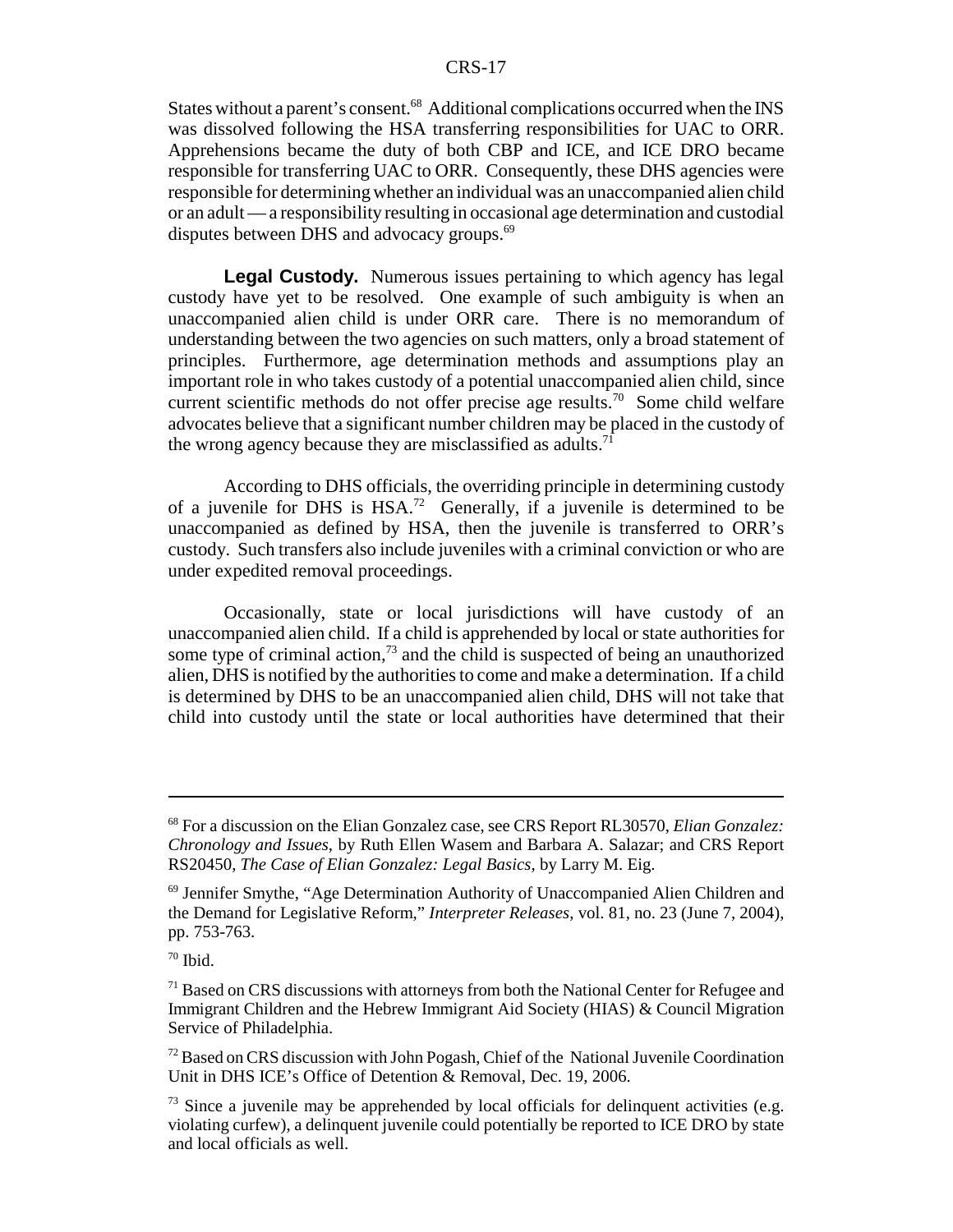proceedings are complete.<sup>74</sup> This may mean that an unaccompanied alien child has to serve a state sentence in a county juvenile detention facility or juvenile shelter care facility before being transferred to DHS custody. Some localities, however, choose to terminate their proceedings when a juvenile is determined to be an unaccompanied alien child, in order to expedite the transfer to DHS. Such state and local proceeding terminations means that DHS has no record of the criminal charges in their database if the juvenile is apprehended in the future.<sup>75</sup> Consequently, DHS would have no information in its records to indicate whether the individual represented a criminal threat upon a future inspection or apprehension.

**Claiming Asylum.** For those UAC who wish to claim asylum in the United States, the asylum process is broadly similar to the adult process, but with some key distinctions. While the general statutory requirements for children remain the same as adults,76 both the DHS guidelines and case law provide an unclear picture of the qualifying requirements. For example, to qualify for asylum, a child does not need to show that his or her persecutor had malicious intent, nor that he or she sought government protection.<sup>77</sup> Yet simultaneously, there is ambiguity as to how old a child separated from a parent must be before that child can apply for asylum without parental consent. The cases of Walter Polovchak<sup>78</sup> and Elian Gonzalez<sup>79</sup> established that while a 12-year-old minor was old enough to independently seek asylum, a six year old needed to be represented by an adult in immigration matters. The lack of a definitive age for asylum is further complicated by the fact that these two cases were decided in the context of highly charged foreign affairs considerations, concerning the former-Soviet Union and Cuba, respectively.

## **Gangs and Smuggling**

Recent years have seen a rise in gangs with cross-national affiliations, particularly ties from the regions of Central America and East Asia to the United States.<sup>80</sup> Observers have been concerned with the growing involvement of these gangs in human smuggling of unauthorized individuals across U.S. borders. A number of these smuggled individuals are juvenile aliens; some are smuggled with family members and others come unaccompanied. The increased border security

 $74$  A detainer is placed on the UAC so that the child is not released from custody when proceedings are complete, but is instead transferred to DHS. This is similar with alien adults who, under statute, must complete their criminal sentences prior to being taken into ICE custody.

<sup>&</sup>lt;sup>75</sup> Based on CRS discussion with John Pogash, Chief of the National Juvenile Coordination Unit in DHS ICE's Office of Detention & Removal, Dec. 19, 2006.

<sup>76</sup> Generally see Section 208 of the Immigration and Nationality Act.

<sup>77</sup> Memorandum from Jeff Weiss, Office of International Affairs, to all INS Asylum Officers, File NO. 120/11.26, Guidelines for Children's Asylum Claims (Dec. 10, 1998).

<sup>&</sup>lt;sup>78</sup> Polovchak v. Meese, 774 F.2d 731 (7<sup>th</sup> Cir. 1985).

<sup>&</sup>lt;sup>79</sup> *Gonzalez v. Reno*, 212 F3d 1338 (11<sup>th</sup> Cir. 2000).

<sup>80</sup> For discussion on Central American gang violence, see CRS Report RS22141, *Gangs in Central America*, by Claire M. Ribando.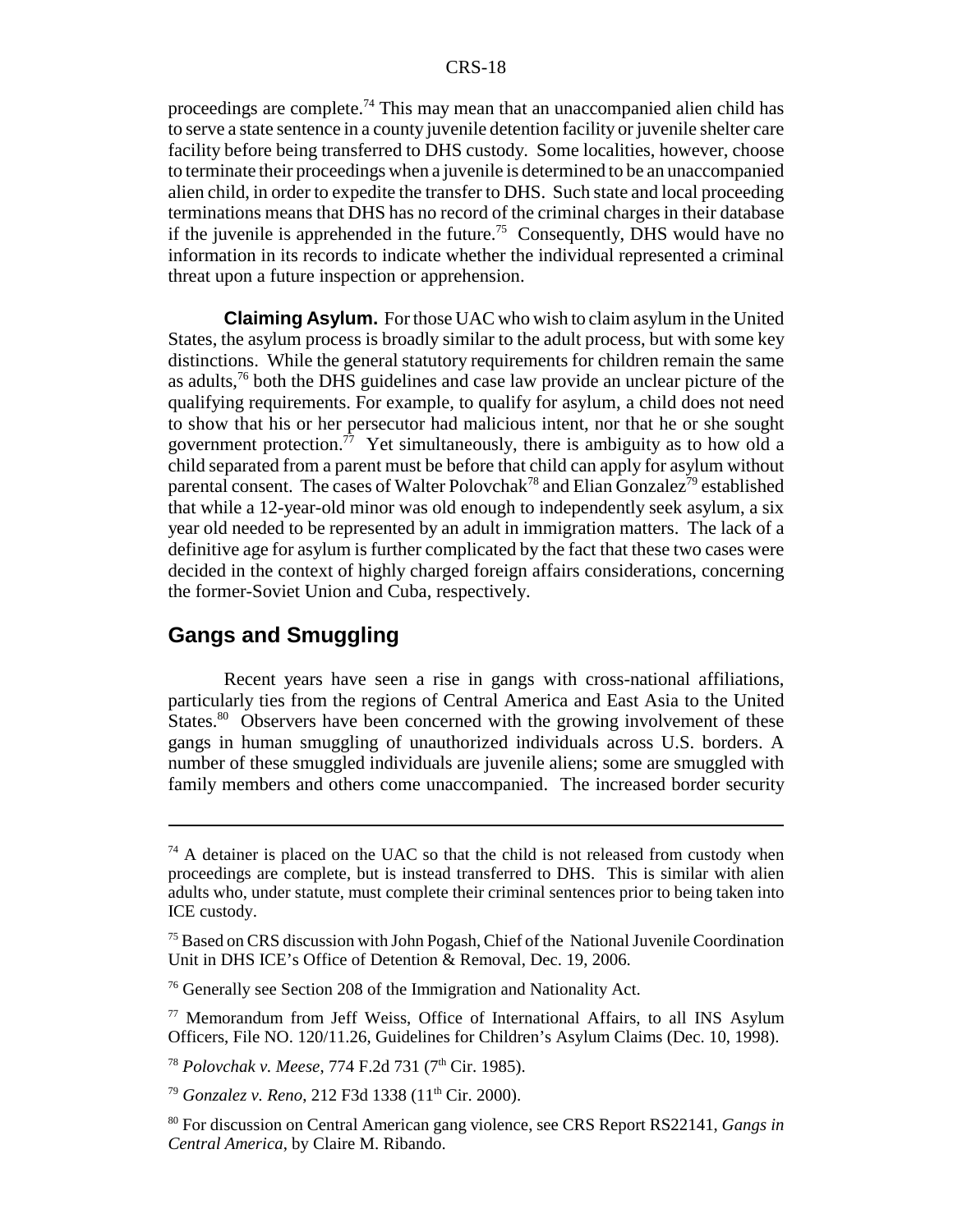along the southwestern border with Mexico has made the smuggling of persons both more difficult and more profitable.<sup>81</sup> Some have maintained that children have become especially lucrative for smugglers, who frequently charge twice as much to smuggle a child than an adult.<sup>82</sup> Reportedly, gangs have become a common link in the smuggling of UAC and are charging as much as \$6,000 per child in Central America.<sup>83</sup>

In regard to the issues of UAC and gang involvement in migration, there are two concerns for policy makers. Mirroring the broader debate, the gang-related discussions divide the refugee advocates against the security advocates. These two issues concern the (1) UAC as impoverished victims that are easily exploited during smuggling operations, and (2) the inflow of UAC as potential or existing gang members.<sup>84</sup> The first of these issues represents a view largely held by refugee agencies, as well as a position largely reflected in policies of ORR. Advocates of treating all UAC as victims point to the allegedly significant levels of physical and sexual abuse $85$  that occurs en route to the United States by smugglers and gang members.<sup>86</sup> Additionally, a number of these children reportedly do not travel of their own accord. Instead, they are sent by impoverished families to find work in the United States and send remittance payments to their home country. According to advocacy groups, these mitigating circumstances, along with their legal juvenile

 $81$  An article highlighted the fact that the smuggling of persons was both less risky (due to less punitive sentences) and more profitable than drug trafficking, making the transition to such illicit activity appealing for many criminal organizations (Patrick Radden Keefe, "The Snakehead," *The New Yorker*, June 24, 2006, at [http://www.newyorker.com/fact/content/ articles/060424fa\_fact6], visited Feb. 1, 2007).

<sup>82</sup> Tim Gaynor, "Children Cross U.S. Border Solo as Security Rises." *Reuters*, Dec. 4, 2006.

<sup>&</sup>lt;sup>83</sup> Sylvia Moreno, "A Set of Borders to Cross: For Children Seeking Immigrant Relatives in U.S., Journey is Twofold," *The Washington Post*, Oct. 23, 2006, pp. A1, A7.

<sup>&</sup>lt;sup>84</sup> Recent news accounts have noted that the number of immigrants seeking asylum on the basis of gang activity in their home country has increased. These asylum claims include children, who claim they are threatened to be killed by gang members in their home country if they do not join the gang (N.C. Aizenman, "More Immigrants Seeking Asylum Cite Gang Violence," *The Washington Post*, Nov. 15, 2006, p. A8.

 $85$  According to ORR officials, human smuggling through criminal organizations has become especially troublesome because of the physical and psychological effects it has upon children. Increasingly, the children have become targets for physical and sexual abuse by traffickers on their journey to the United States. According to ORR officials, it is not uncommon that children arrive in the United States with special needs requiring professional services. These special needs cover a wide range of issues, but include teenage pregnancy, acute mental illness, severe depression, and other physical illnesses. Also, the physical and psychological damage caused to children by human smuggling may be compounded by the fact that some children have experienced trauma or domestic abuse in their country of origin (Based upon CRS discussions with officials at ORR, Sept. 6, 2006).

<sup>86</sup> Jennifer Smythe, "Age Determination Authority of Unaccompanied Alien Children and the Demand for Legislative Reform," *Interpreter Releases*, vol. 81, no. 23 (June 7, 2004), pp.754-763.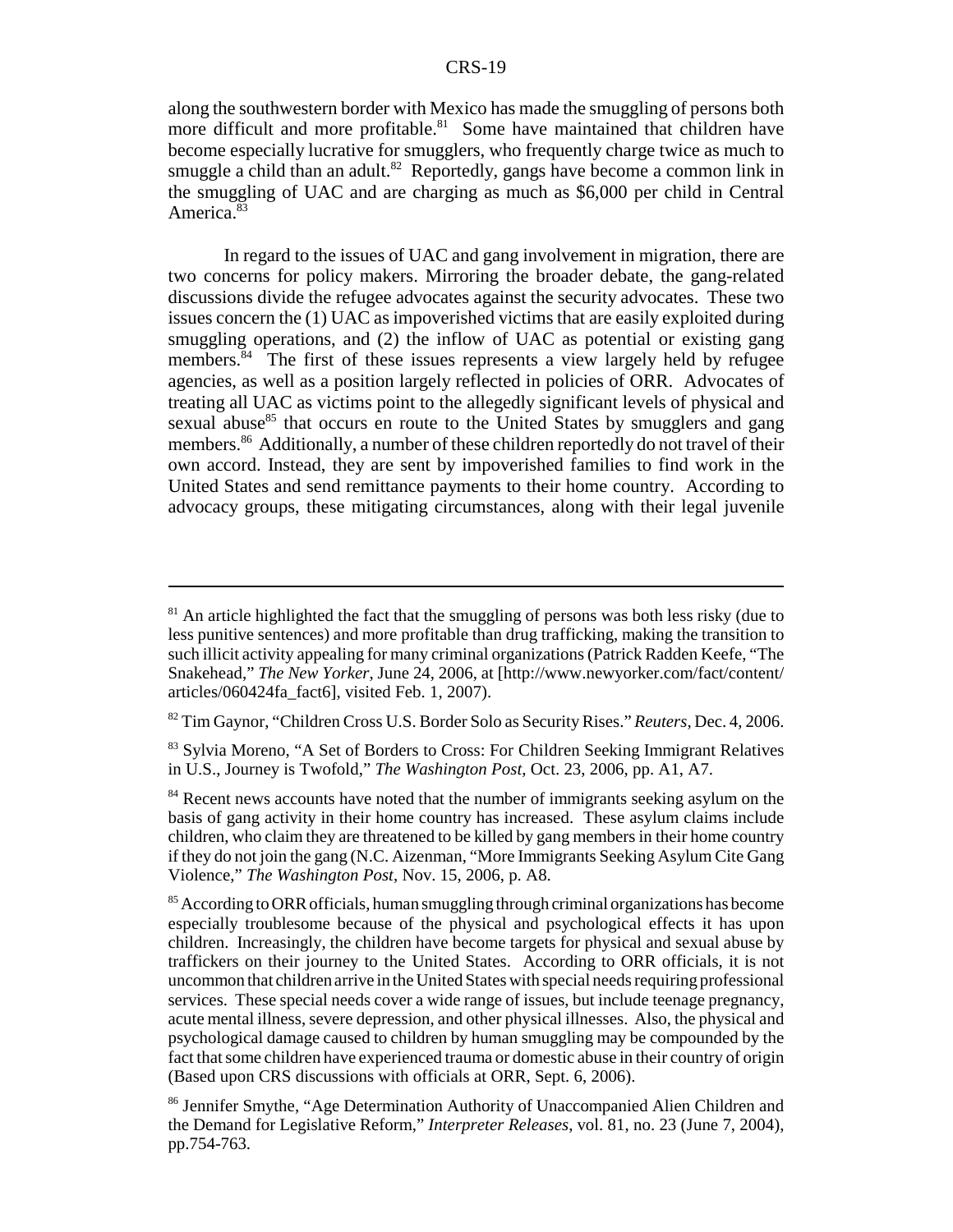status, warrants a refugee paradigm for UAC policy similar to how the U.S. treats refugees.87

Some border security proponents contend, however, that despite what the UAC may endure en route to the United States, from an immigration perspective they are not victims; rather, these UAC are participants in human smuggling. These advocates assert that participation in human smuggling is a criminal action and should be treated with expedited removal.<sup>88</sup> Other security proponents further point out the connection of some UAC to violent crimes, noting that there have been cases of UAC committing criminal acts after being released in the United States.<sup>89</sup> Of particular concern are the potential links that some UAC may have to both gangs and terrorism. $90$  Gangs such as MS-13 $91$  have strong ties to Central America and have sought to bring members to the United States.<sup>92</sup> The gangs are increasingly involved in the trafficking of guns, arms, and people, thereby increasing the likelihood that youth gang members would promote these trafficking activities in the United States.<sup>93</sup> Finally, security proponents have noted the high rate of foreign-born members in these more violent gangs. $94$ 

Some security proponents believe that such gangs may eventually court terrorist connections in order to raise revenues for their gang activity.<sup>95</sup> The arrests of two unaccompanied alien children arriving from East Asia on suspicion of terrorist

90 Nina Bernstein and Eric Lichtblau, "Two Girls Held as U.S. Fears Suicide Bomb," *The New York Times*, Apr. 7, 2005, Section B, Column 5, p. 1.

91 MS-13 is shorthand for *Mara Salvatrucha*.

<sup>92</sup> The *Mara Salvatrucha* was originally formed in Los Angeles, California, by immigrants and refugees from El Salvador. Having recently spread to become significant threats to the Washington, DC, and Baltimore metropolitan area, the gang is estimated to have between 8,000 and 10,000 dedicated members. (For further discussion see CRS Report RL33400, *Youth Gangs: Legislative Issues in the 109<sup>th</sup> Congress, by Celinda Franco.* 

93 CRS Report RL33200, *Trafficking in Persons in Latin America and the Caribbean*, by Clare M. Ribando.

94 Monisha Bansal, "Chertoff: Street Gangs a Threat to National Security," *Cybercast News Service*, March 13, 2006, at [http://www.cnsnews.com/ViewNation.asp?Page=%5CNation %5Carchive%5C200603%5CNAT20060313b.html], visited Dec. 21, 2006.

<sup>95</sup> The Associated Press, "Immigrant Gang Suspected of Al-Qaida Ties," Sept. 3, 2005, at [http://www.terrorismknowledgebase.net/NewsStory.jsp?storyID=84214], visited Dec. 21, 2006.

<sup>87</sup> Christine M Gordon, "Are Unaccompanied Alien Children Really Getting a Fair Trial? An Overview of Asylum Law and Children," *Denver Journal of International Law and Policy*, vol. 33, no. 4, (Sept. 22, 2005), pp. 641-674.

<sup>88</sup> For discussion, see CRS Report RL33200, *Trafficking in Persons in Latin America and the Caribbean*, by Clare M. Ribando.

<sup>89</sup> Based on CRS discussion with John Pogash, Chief of the National Juvenile Coordination Unit in DHS ICE's Office of Detention & Removal, Dec. 19, 2006.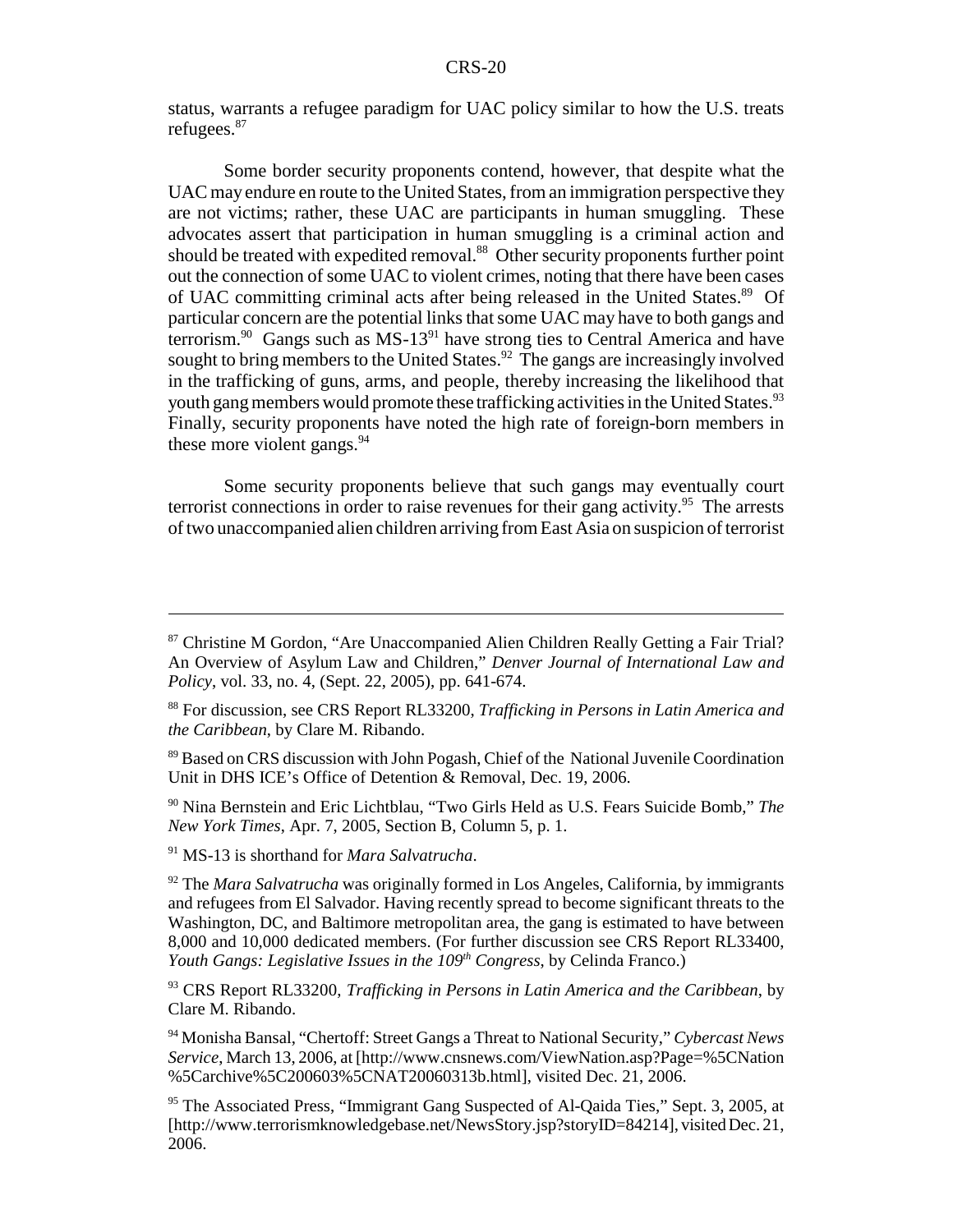intentions further elevated the concerns of security advocates.<sup>96</sup> There has been no evidence to date, however, of any such gang-terrorist connection.<sup>97</sup> The subsequent release of these juveniles, however, has provoked refugee paradigm advocates to further condemn the security paradigm.<sup>98</sup> These advocates further believe that UAC are more likely to be victims of gang activity than complicit actors.

## **Apprehensions, Detentions, and UAC Characteristics**

The data on UAC are important for evaluating the current policies toward UAC by both ORR and DHS. Prior to the HSA, the former-INS was responsible for all aspects of handling UAC. Since the dissolution of the INS, UAC statistics have been collected by ORR, CBP, and ICE. These data are not consolidated into any publically available database, although they are made available upon request from the various agencies.

## **CBP Apprehensions**

**Figure 2** below depicts the apprehensions of unauthorized alien juveniles (and not UAC specifically) by CBP for the time period FY2001-FY2006. The number of apprehensions has exceeded 86,000 annually since FY2001. The highest rate of apprehensions came in FY2005, when the CBP apprehended 114,563 juveniles. This number represented a 17% higher rate than that of FY2001, which had 97,954 juvenile apprehensions. FY2006 did see a decline of nearly 11% from FY2005 in juvenile apprehensions. The FY2006, CBP apprehension rate constitutes an average of 279 juvenile apprehensions per day. CBP does not keep separate apprehension figures on UAC. Furthermore, the data do not delineate how many children were released to border patrol authorities in Mexico or Canada, rather than being detained. Official numbers from the CBP's Enforcement Case Tracking System (ENFORCE) indicate that in recent years approximately four out of every five juveniles apprehended in the border sectors are nationals of Mexico.<sup>99</sup>

<sup>96</sup> Nina Bernstein and Eric Lichtblau, "Two Girls Held as U.S. Fears Suicide Bomb," *The New York Times*, Apr. 7, 2005, Section B, Column 5, p. 1.

<sup>97</sup> For additional discussion, see CRS Report RL33400, *Youth Gangs, Legislative Issues in the 109th Congress*, by Celinda Franco.

<sup>98</sup> Nina Bernstein, William Krashbaum, and Souad Mekhennet, "Questions, Bitterness, and Exile for Queens Girl in Terror Case," *The New York Times*, June 17, 2005, p. A1.

U.S. Department of Homeland Security, Office of Inspector General, Office of Inspections and Special Reviews, *A Review of DHS' Responsibilities for Juvenile Aliens*, OIG-05-45, Sept. 2005, p. 3.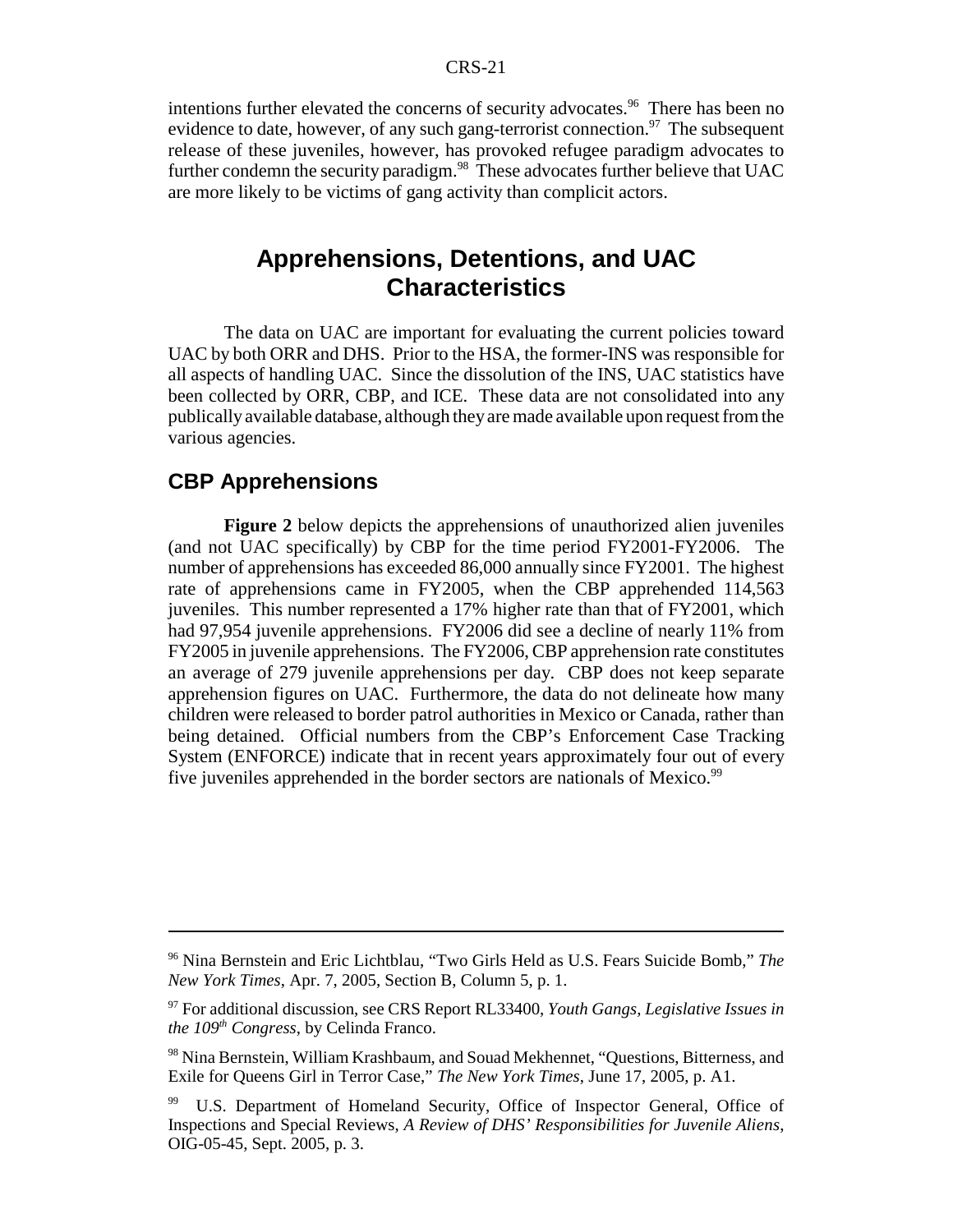

#### **Figure 2. Apprehensions of Unauthorized Juveniles by Customs and Border Protection, FY2001-FY2006**

## **Juveniles Held by ORR**

As demonstrated in **Figure 3** below, FY2006 ORR detentions of 7,746 are a 25% increase over the FY2004 total of 6,200, the first fiscal year for which complete data is available. In FY2005, a total of 7,787 UAC were detained by ORR. This detention total constitutes a 26% increase over FY2004, while the decline experienced in FY2006 represented a decrease of less than 1%.

**Note:** FY2003 includes combined data from the CBP and INS. FY2001 and FY2002 data are INS statistics.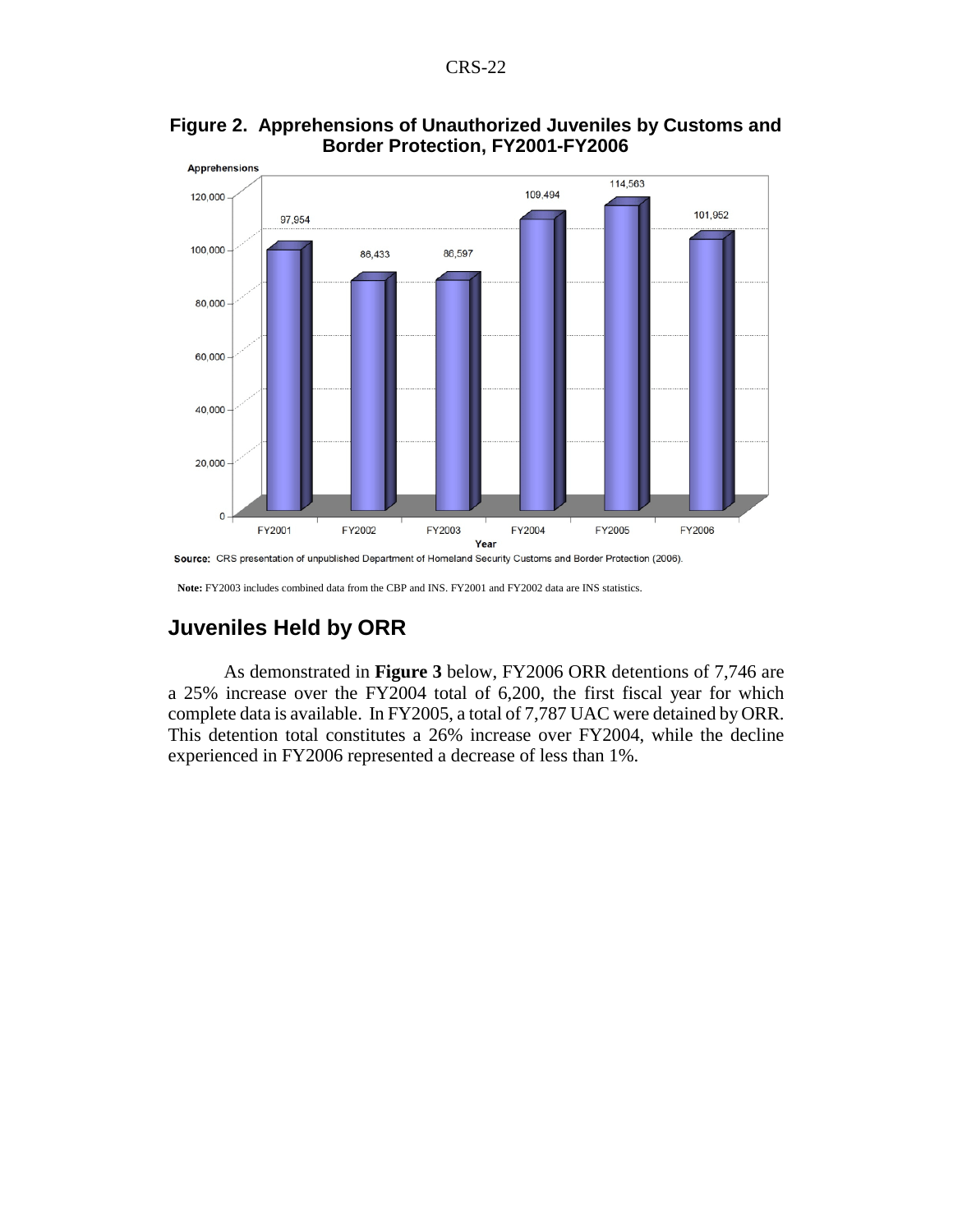

**Figure 3. ORR Detentions of Unaccompanied Alien Children, FY2003-FY2006**

Source: CRS presentation of unpublished HHS ORR data (2006).

 **Note:** FY2003 data do not include all detentions by the INS.

The children detained by ORR have held relatively steady demographic patterns in the past several years. **Table 3** provides statistical breakdowns of UAC that show that the majority of juveniles in detention are males. Between FY2004 and FY2006, the gender proportion of UAC males that were detained by ORR held almost constant at between 73% and 74%. For this same time period, the proportion of UAC in ORR's custody that were in the age range of 15 to 18100 also remained nearly constant, fluctuating between 80% and 81%. For FY2006, the proportions of UAC were 74% male and 26% female, with 80% being from the ages of 15 to 18 and the remaining 20% being ages 0 to 14 years old.

 $100$  Even though 18 year olds are no longer considered UAC, they may be held beyond their 18<sup>th</sup> birthday by ORR due to transfer delays.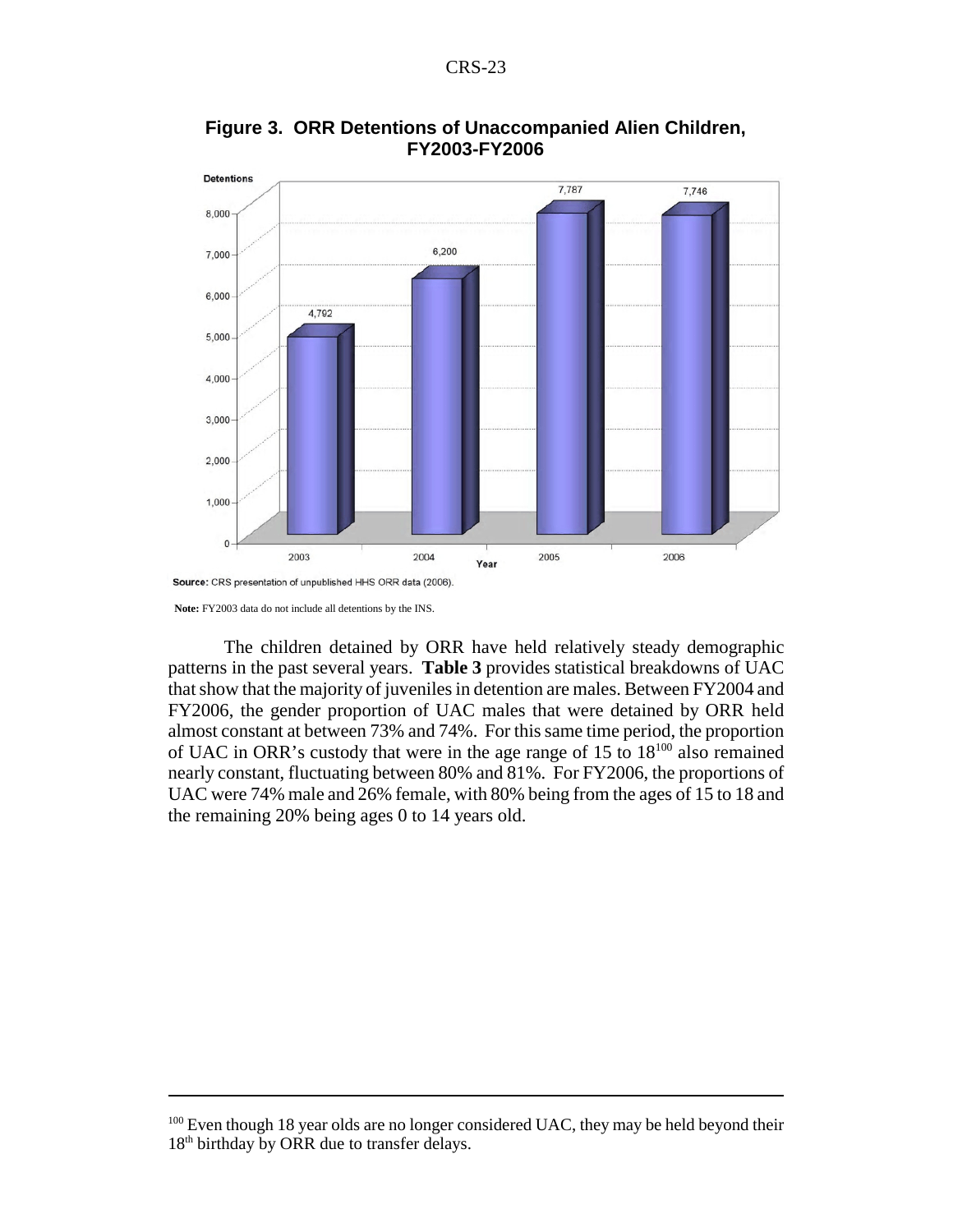| Category                   | <b>FY2004</b> | <b>FY2005</b> | <b>FY2006</b> |  |  |  |  |  |  |  |  |
|----------------------------|---------------|---------------|---------------|--|--|--|--|--|--|--|--|
| Gender                     |               |               |               |  |  |  |  |  |  |  |  |
| Male                       | 74%           | 73%           | 74%           |  |  |  |  |  |  |  |  |
| Female                     | 26%           | 27%           | 26%           |  |  |  |  |  |  |  |  |
| Age                        |               |               |               |  |  |  |  |  |  |  |  |
| $15 - 18$                  | 80%           | 81%           | 80%           |  |  |  |  |  |  |  |  |
| $0 - 14$                   | 20%           | 19%           | 20%           |  |  |  |  |  |  |  |  |
| <b>Countries of Origin</b> |               |               |               |  |  |  |  |  |  |  |  |
| El Salvador                | 26%           | 24%           | 31%           |  |  |  |  |  |  |  |  |
| Honduras                   | 30%           | 35%           | 28%           |  |  |  |  |  |  |  |  |
| Guatemala                  | 20%           | 23%           | 26%           |  |  |  |  |  |  |  |  |
| Mexico                     | 10%           | 6%            | 7%            |  |  |  |  |  |  |  |  |
| <b>Brazil</b>              | 3%            | 3%            | 1%            |  |  |  |  |  |  |  |  |
| China                      | 2%            | 1%            | 1%            |  |  |  |  |  |  |  |  |
| Ecuador                    | 2%            | 2%            | 1%            |  |  |  |  |  |  |  |  |
| Nicaragua                  | 0.8%          | 0.9%          | 1%            |  |  |  |  |  |  |  |  |
| Other                      | 6.2%          | 5.1%          | 4%            |  |  |  |  |  |  |  |  |

#### **Table 3. Gender, Age and Country of Origin of Unaccompanied Alien Children in ORR Custody, FY2004-FY2006**

**Source:** CRS presentation of HHS ORR data (2006).

**Note:** For FY2006 data, countries of origin rounded to the nearest percent.

Most UAC in ORR's custody come from three countries: El Salvador, Honduras, and Guatemala. **Figure 4** demonstrates that in FY2006, these three countries accounted for 31%, 28%, and 26% of the ORR detainees, respectively. Thus, these countries combined for 85% of the UAC detained by ORR. The only other country with more than 1% of detainees was Mexico, which in FY2006 accounted for 7% of the UAC total. China is the only non-Latin American country accounting for 1% or more of UAC in ORR custody. When comparing these statistics to those in **Table 3** for FY2005 and FY2004, a few points are worth noting. First, according to data from ORR the top four sending countries of UAC have remained in the top four from FY2004 through FY2006. Guatemala's share of UAC detainees has increased by 6% since FY2004, whereas Honduras has decreased by 2% (and down by 7% from FY2005). El Salvador's detainee share increased by 5% since FY2004, whereas Mexico's share has decreased by 3%. All of these four countries represent sending totals that are multiple times higher than any other sending country with UAC in ORR custody.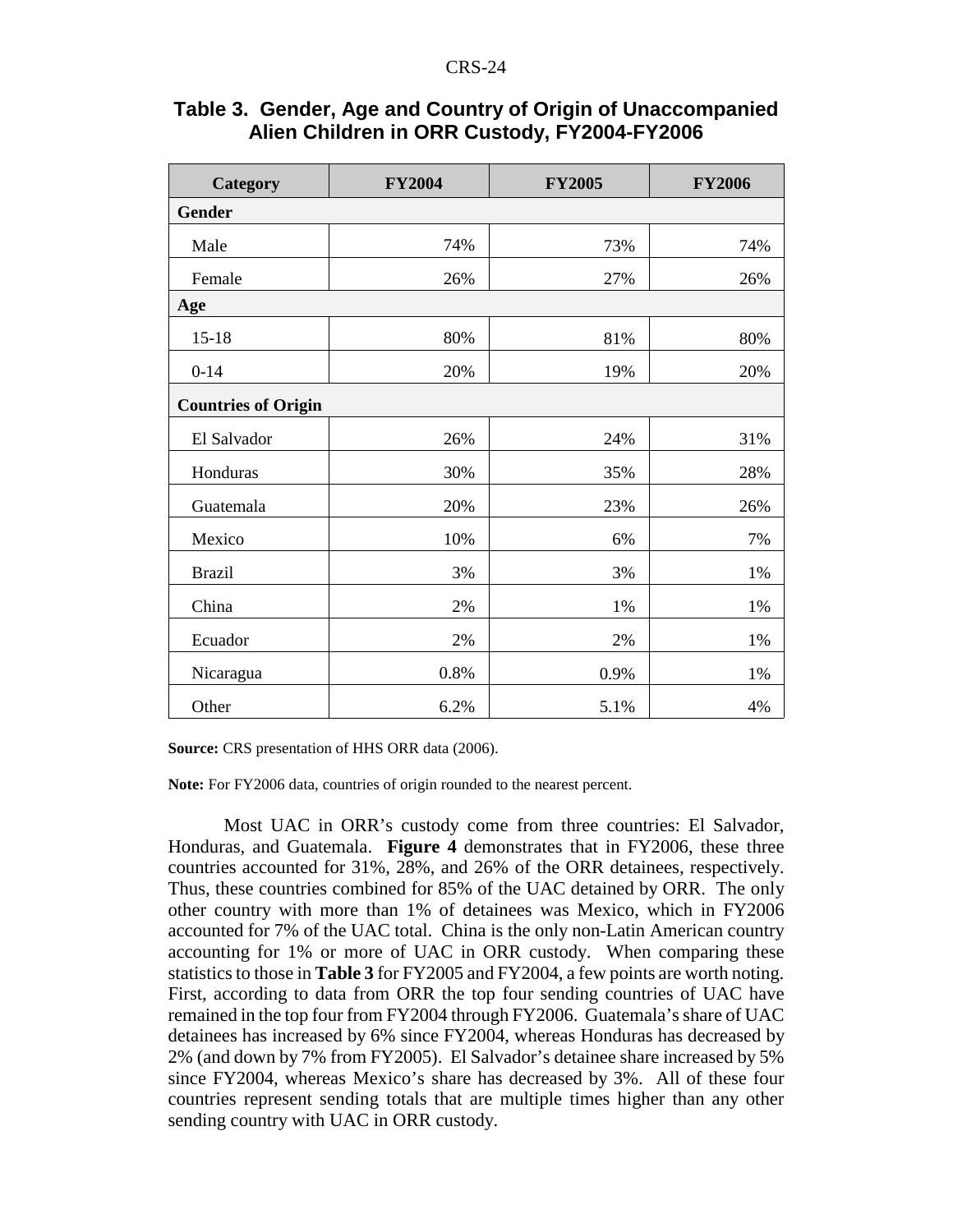

#### **Figure 4. Country of Origin of Detained Unaccompanied Alien Children in ORR Custody, FY2006**

**Source:** CRS presentation of unpublished HHS ORR data (2006).

## **Juveniles Held by DHS**

Contrary to the data on the longer term juvenile detentions by ORR, data from ICE DRO depicts apprehended UAC that were detained by the agency in excess of 72 hours. **Table 4** displays the number of UAC held in DRO facilities by fiscal year and month, and identifies the number of UAC that were held by DRO both under and in excess of 72 hours. The total number of UAC held by this agency during FY2005- FY2006 was 2,707, of which 1,365 were held in FY2005 and 1,342 were held in FY2006. As the table demonstrates, the number of juveniles held by DRO for a period of 72 hours or longer in FY2005 was 142, representing 10.4% of the total UAC detentions for the fiscal year. By FY2006, this proportion had dropped significantly to a level of 2.8%, or 37 UAC. The highest rates of extended detentions occurred in the summer months of FY2005. In the months of July, August, and September of FY2005, the extended detention rate of UAC in DRO custody was 49%, 37.9%, and 19.5%, respectively. Subsequently, the rates of extended detention dropped significantly, although in August of FY2006 the rate began to increase again. For September of FY2006, the rate was at  $9.5\%$ .<sup>101</sup>

 $101$  Statistically, there is little evidence of any relationship between the number of juveniles held in a month and the number that were held for over 72 hours. Pearson correlation scores are a measure of the strength of the relationship between two variables. It is measured on a continuous scale between -1 to 1, with -1 indicating a linear inverse relationship, 1 (continued...)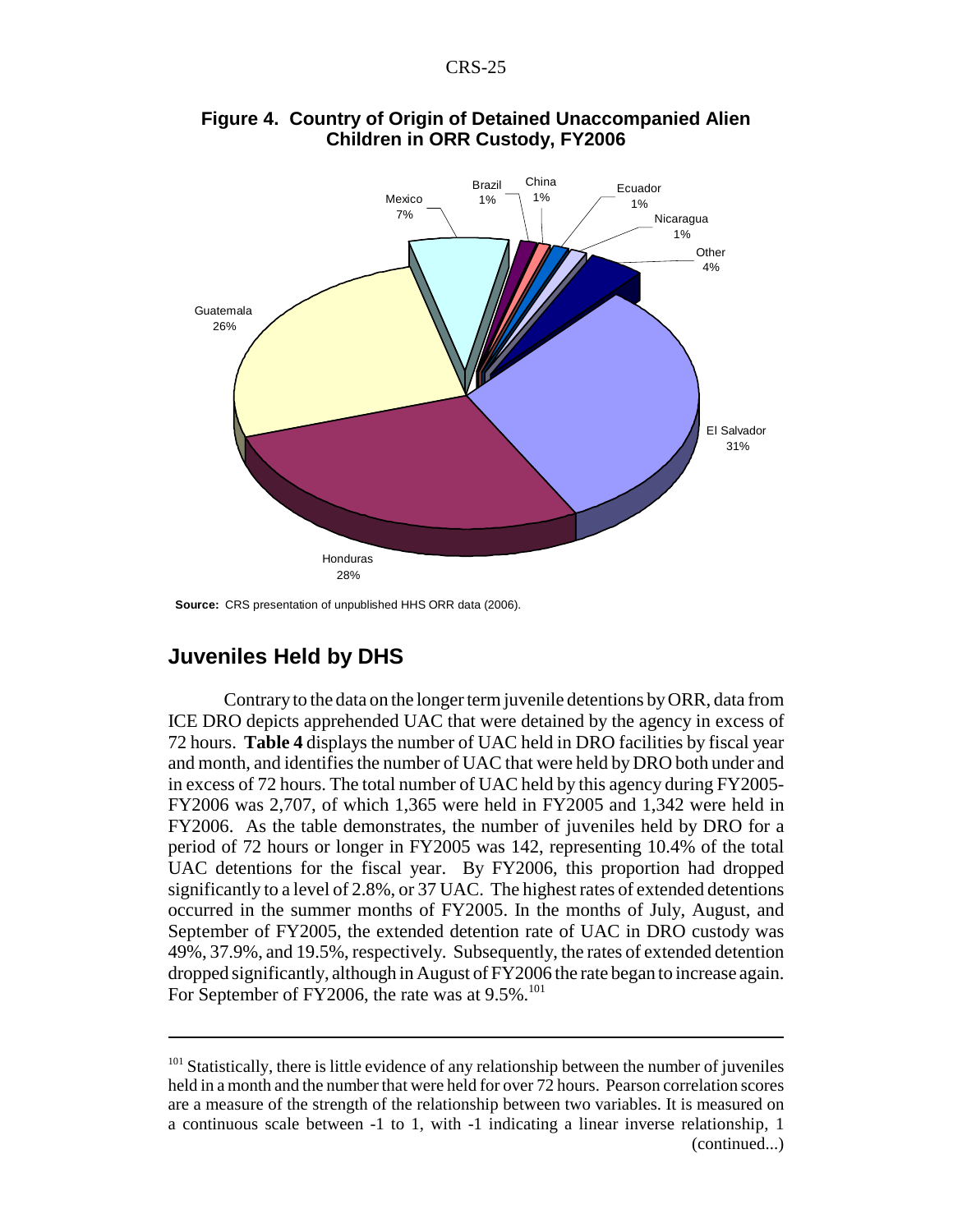| <b>FY2005</b> | # of Juveniles<br><b>Held Under</b><br>72 Hours | # of Juveniles<br>Held 72<br><b>Hours</b> or<br>Longer | <b>FY2006</b> | # of Juveniles<br><b>Held Under</b><br><b>72 Hours</b> | # of Juveniles<br>Held 72<br><b>Hours</b> or<br>Longer |
|---------------|-------------------------------------------------|--------------------------------------------------------|---------------|--------------------------------------------------------|--------------------------------------------------------|
| October       | 111                                             | 11                                                     | October       | 102                                                    | 8                                                      |
| November      | 126                                             | $\overline{2}$                                         | November      | 75                                                     | 6                                                      |
| December      | 150                                             | $\overline{0}$                                         | December      | 82                                                     | 4                                                      |
| January       | 67                                              | $\theta$                                               | January       | 76                                                     | 1                                                      |
| February      | 85                                              | $\theta$                                               | February      | 79                                                     | $\overline{0}$                                         |
| March         | 131                                             | 1                                                      | March         | 131                                                    | $\theta$                                               |
| April         | 123                                             | $\Omega$                                               | April         | 76                                                     | $\theta$                                               |
| May           | 119                                             | 17                                                     | May           | 177                                                    |                                                        |
| June          | 119                                             | 8                                                      | June          | 171                                                    | 1                                                      |
| July          | 98                                              | 48                                                     | July          | 134                                                    | $\theta$                                               |
| August        | 103                                             | 29                                                     | August        | 113                                                    | 4                                                      |
| September     | 133                                             | 26                                                     | September     | 126                                                    | 12                                                     |
| <b>Total</b>  | 1365                                            | 142                                                    | <b>Total</b>  | 1342                                                   | 37                                                     |

#### **Table 4. UAC in ICE DRO Custody by Hours Held, FY2005-FY2006**

**Source:** CRS presentation of unpublished DRO data (2006).

**Table 5** displays the number of unaccompanied alien juveniles (UAC) held longer than 72 hours in DRO facilities by fiscal year and month, and indicates the explanation (see legend) for extended detention. It is clear from the data in **Table 5** that despite a 74% drop from FY2005 to FY2006 in the number of UAC held in excess of 72 hours, there continues to be a geographic disconnect between the placement of some ORR facilities and DRO facilities. As the table demonstrates, the predominant reason for a UAC being held in excess of 72 hours was the lack of ORR bed space or no beds available in a "reasonable"<sup>102</sup> commuting area. For FY2005, the 79 cases that were categorized in this manner accounted for 55.6% of juveniles held in excess of 72 hours for that fiscal year. The corresponding 22 cases in FY2006 accounted for 59.5% of the extended detentions for FY2006. Consequently, while the absolute numbers of such difficulties decreased, difficulties in transferring

 $101$  (...continued)

indicating a direct linear relationship, and 0 indicating no relationship.

The Pearson correlation scores for FY2005 and FY2006 were -.11 and -.1, respectively. Not only does their proximity to zero indicate a very weak relationship, but the negative sign on the correlation indicates that the two data columns actually had an inverse relationship. Thus, as the number of juveniles held by DRO increased, the proportion of juveniles held 72 hours or longer would show a tendency to slightly decrease. One possible explanation for this lack of correlation would be that ORR bed space openings varied in relation to where juveniles were apprehended. A random variation in bed space location would drive down the correlation.

 $102$  The term "reasonable" was not defined by DHS in the data they provided to CRS.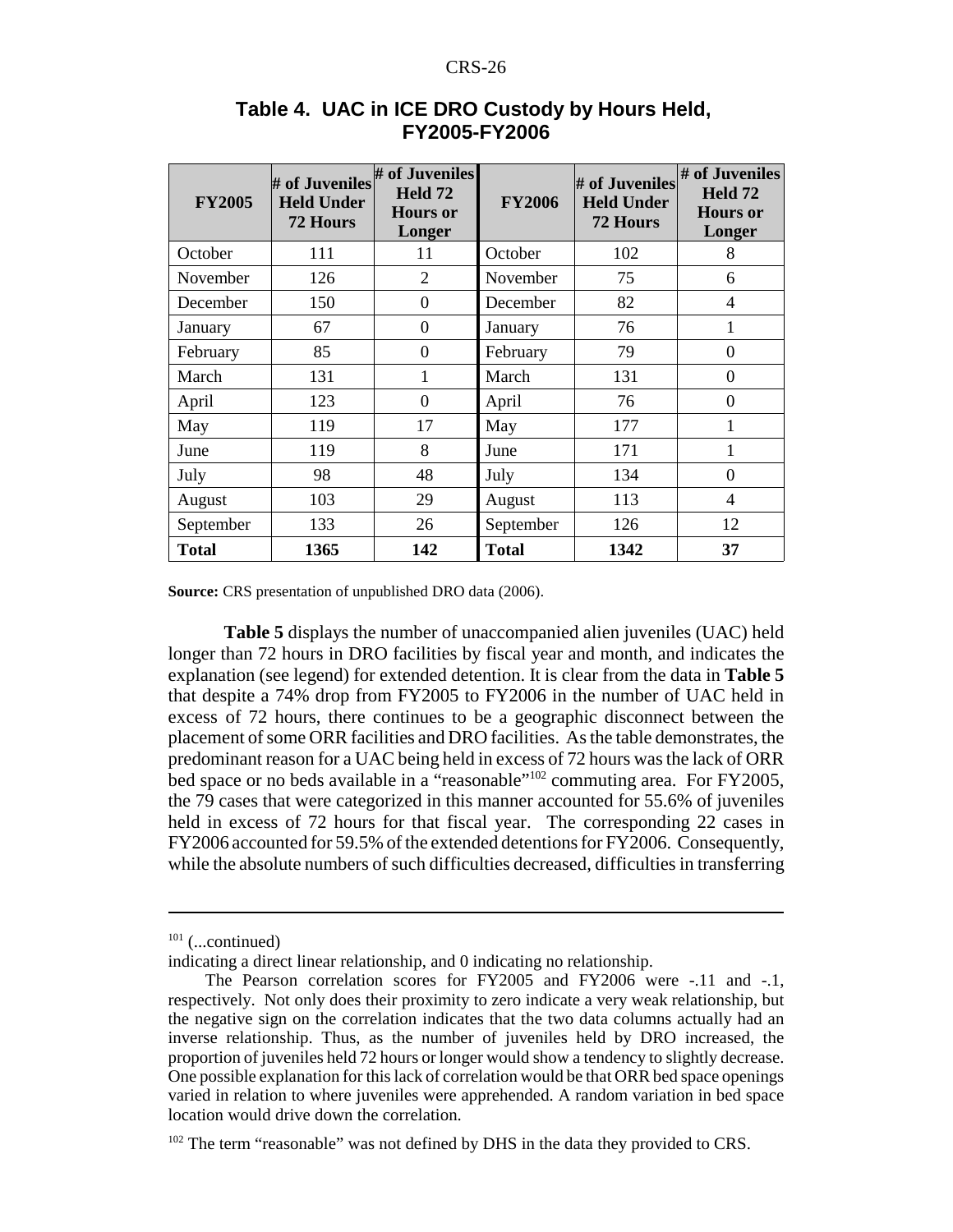UAC from DRO to ORR remained the principal reason for the majority of extended detentions.

The second highest cause of extended DRO detention in FY2005 was escorting staff shortages in conjunction with the lack of ORR bed space within reasonable proximity, with 27 cases (or 19%) being classified as such. In FY2006, a total of two cases were attributed to such difficulties. A similar pattern is evident with the number of UAC held in excess of 72 hours due to being in the custody of CBP. The decline from 24 cases in FY2005 to 2 cases in FY2006 represents a 95% reduction in absolute terms. Cases of UAC being held in excess of 72 hours for voluntary return dropped from eight cases in FY2005 to four cases in FY2006. The only two categories which saw absolute increases in the number of juveniles held for extended duration were cases with escorting staff shortages and unavailable flights. The former category had five cases, whereas the latter had two cases in FY2006. Neither category had any cases in FY2005.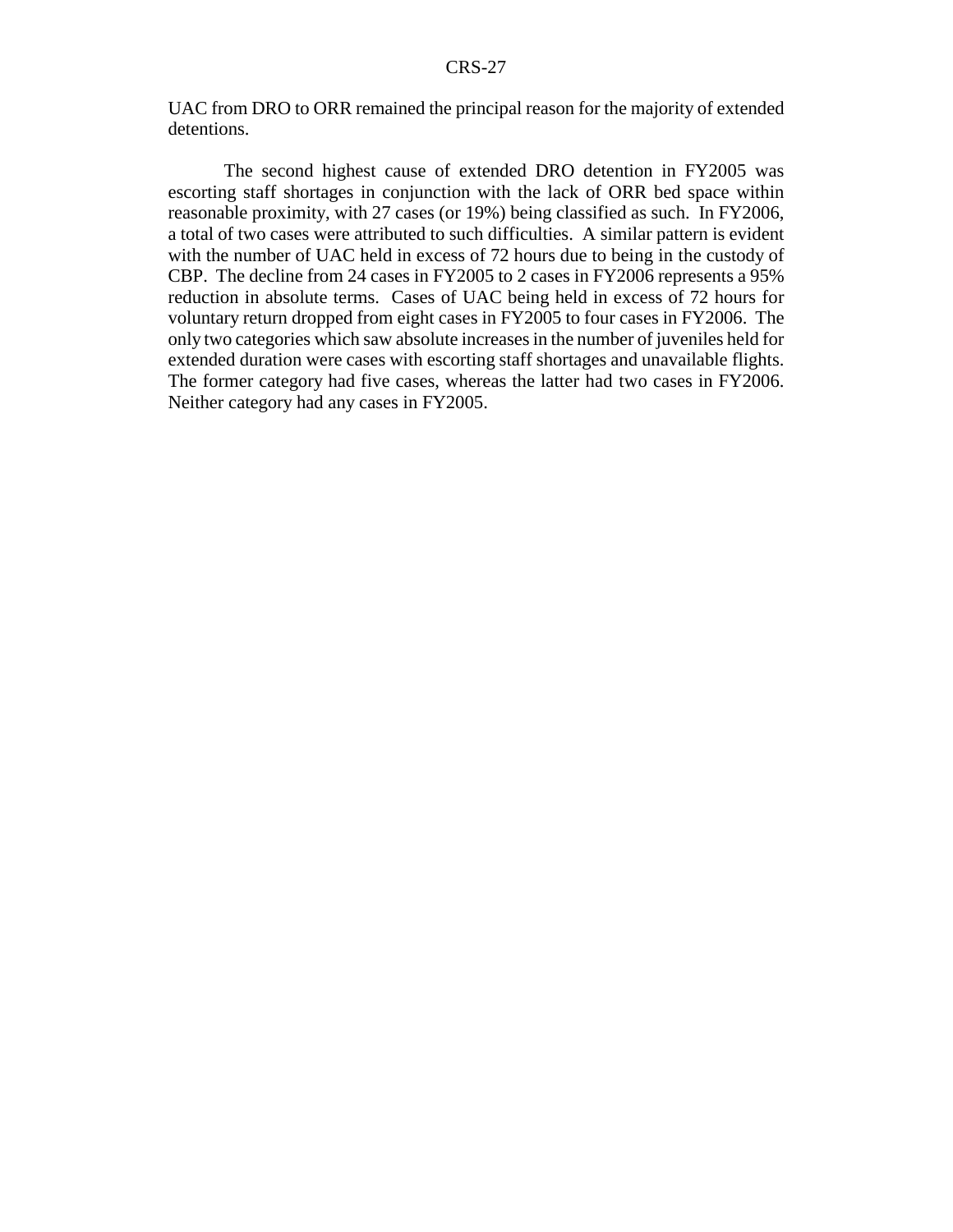## **Table 5. UAC Held by ICE DRO 72 Hours or Longer by Reason for Extended Detention, FY2005-FY2006**

| <b>FY2005</b> |                |                |             | (see legend below) | # of Juveniles Held 72 Hours or Longer |   |     | <b>Total</b>   | <b>FY2006</b> | # of Juveniles Held 72 Hours or Longer<br>(see legend below) |                  |                  |             |          | <b>Total</b>   |     |                |
|---------------|----------------|----------------|-------------|--------------------|----------------------------------------|---|-----|----------------|---------------|--------------------------------------------------------------|------------------|------------------|-------------|----------|----------------|-----|----------------|
| <b>Month</b>  | A              | B              | $\mathbf C$ | $\mathbf{D}$       | E                                      | F | A&D |                | <b>Month</b>  | A                                                            | $\bf{B}$         | $\mathbf C$      | $\mathbf D$ | E        | $\mathbf{F}$   | D&F |                |
| October       |                | 3              |             |                    |                                        | 8 |     | 11             | October       | $\mathbf{r}$                                                 |                  |                  |             |          |                |     | 8              |
| November      | $\overline{2}$ |                |             |                    |                                        |   |     | $\overline{2}$ | November      | 5                                                            |                  |                  |             |          |                |     | 6              |
| December      |                |                |             |                    |                                        |   |     |                | December      | 4                                                            |                  |                  |             |          |                |     | 4              |
| January       |                |                |             |                    |                                        |   |     |                | January       |                                                              |                  |                  |             |          |                |     |                |
| February      |                |                |             |                    |                                        |   |     |                | February      |                                                              |                  |                  |             |          |                |     |                |
| March         |                |                |             |                    |                                        |   |     |                | March         |                                                              |                  |                  |             |          |                |     |                |
| April         |                |                |             |                    |                                        |   |     |                | April         |                                                              |                  |                  |             |          |                |     |                |
| May           | 3              | 14             |             |                    |                                        |   |     | 17             | May           |                                                              |                  |                  |             |          | п              |     |                |
| June          |                | $\overline{4}$ |             |                    | 4                                      |   |     | 8              | June          |                                                              |                  |                  |             |          |                |     |                |
| July          | 38             |                |             |                    |                                        |   | 10  | 48             | July          |                                                              |                  |                  |             |          |                |     |                |
| August        | 12             |                |             |                    |                                        |   | 17  | 29             | August        |                                                              |                  |                  |             |          | п              |     | $\overline{4}$ |
| September     | 24             | $\overline{2}$ |             |                    |                                        |   |     | 26             | September     | $\overline{3}$                                               |                  | $\overline{2}$   | 4           |          | $\overline{2}$ |     | 12             |
| <b>Total</b>  | 79             | 24             | $\bf{0}$    | $\bf{0}$           | 4                                      | 8 | 27  | 142            | <b>Total</b>  | 22                                                           | $\boldsymbol{2}$ | $\boldsymbol{2}$ | 5           | $\bf{0}$ | 4              | 2   | 37             |

**Source:** CRS presentation of unpublished DRO data (2006).

#### **Legend:**

A=Lack of ORR Bed Space and/or No Beds Available in a "Reasonable" Commuting Area

B=Juveniles in CBP (Border Patrol) Custody

C=Flights Unavailable

D=Lack of Escorts/Transportation Officers

E=Quarantined Due to Chicken Pox - No Facility Available for Quarantined Juveniles

F=Held for Voluntary Return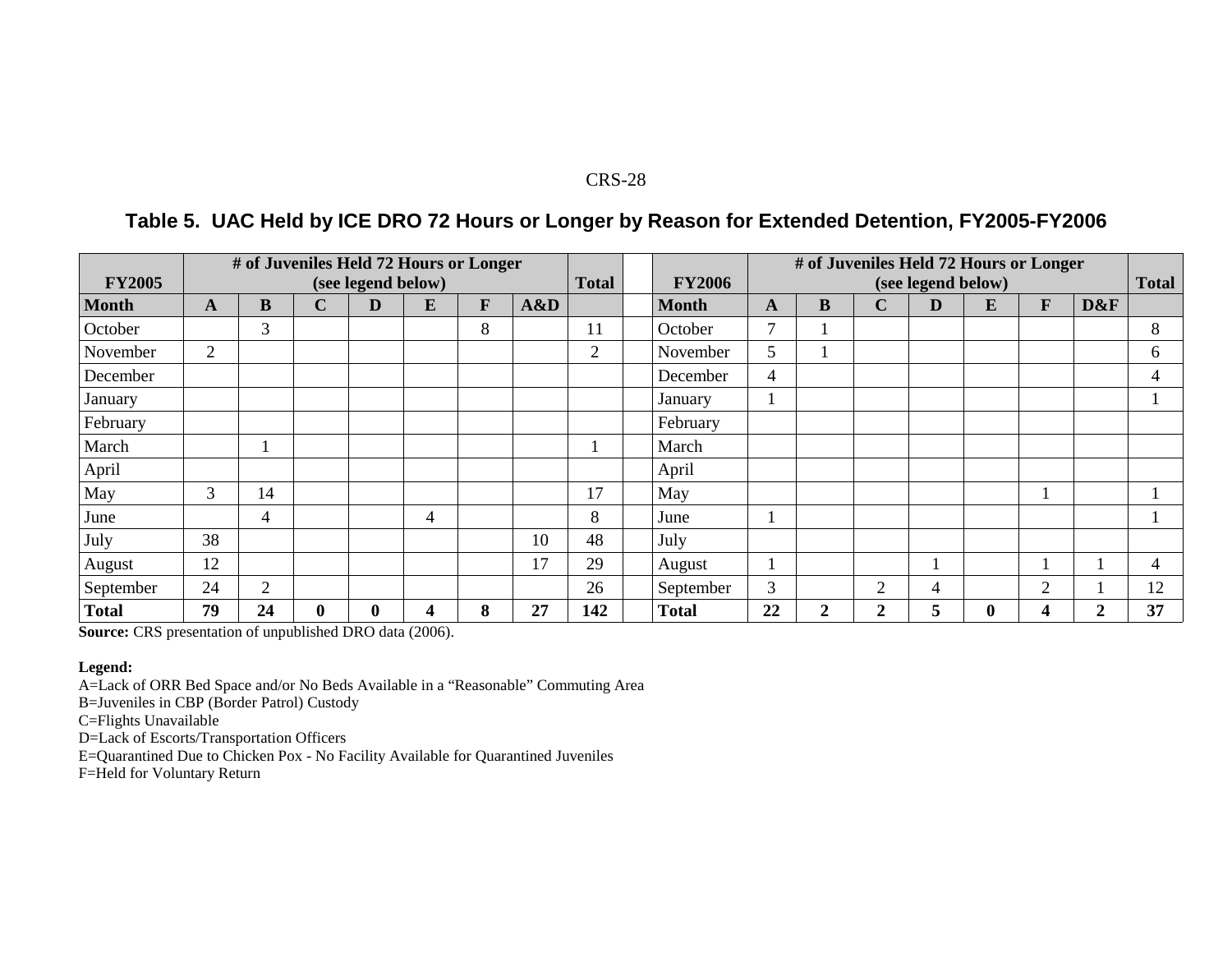## **Current Issues**

Although policy changes regarding UAC treatment and procedures have responded to the concerns of both security and child welfare advocates, criticism continues to be leveled against the various agencies. Advocates for both security and refugee paradigms for UAC policy point to several practices that they claim violate existing agreements and laws. Consequently, some advocates wish to see additional involvement by Congress to address these policy and compliance issues.

## **Advocacy Group Criticisms and DHS Responses**

**DHS Transfers.** Advocacy groups have leveled charges against DHS that the agency is not complying with the terms of the Flores Agreement governing the rights and treatment of UAC.103 DHS is responsible for the transportation and removal of any unaccompanied alien child from the United States, as well as the transportation and transfer of any unaccompanied alien child into ORR's care. Those unauthorized juveniles who are "unaccompanied" under the HSA statutory definition belong in the custody of the ORR, and under the FSA any such juvenile must be transferred to their custody within 3-5 days of apprehension (with 72 hours being the standard practice).<sup>104</sup> Critics charge that DHS frequently fails to achieve this task, and that children are detained at DHS facilities for longer than 72 hours. Additionally, UAC under ORR's care who are to be deported from the United States must be transferred back into DHS custody. Frequently, such removals take more than a month. Congress has taken notice of these transfer issues, and has directed ICE to contact ORR immediately upon apprehension of an unaccompanied alien child, and ensure that the UAC is transferred to ORR within 72 hours.<sup>105</sup>

Officials at DRO have contended that many such transfer difficulties arise from staff shortages or on the difficulties in arranging transportation to ORR facilities that require anything other than standard ground transportation.<sup>106</sup> DHS has requested that ORR contract with rural detention centers and consider a child "placed" when deposited at a contracted detention center. Under such a contracting arrangement, ORR would be charged with the responsibility of transporting the juvenile from a rural contract center to a permanent facility. Despite such placement

<sup>&</sup>lt;sup>103</sup> Based on CRS discussions with attorneys from both the National Center for Refugee and Immigrant Children and the Hebrew Immigrant Aid Society (HIAS) & Council Migration Service of Philadelphia.

<sup>104</sup> This time-frame is stipulated by the Flores Settlement Agreement (*Reno v. Flores*, 507 U.S. 292 (1993)) and was detailed in the proposed rules presented in U.S. Department of Justice, "Processing, Detention, and Release of Juveniles," *Federal Register,* no. 63, vol. 142 (July 24, 1998), pp. 39759-39763.

<sup>&</sup>lt;sup>105</sup> H.Rept.109-699.

<sup>106</sup> Based on CRS discussion with John Pogash, Chief of the National Juvenile Coordination Unit in DHS ICE's Office of Detention & Removal, Dec. 19, 2006.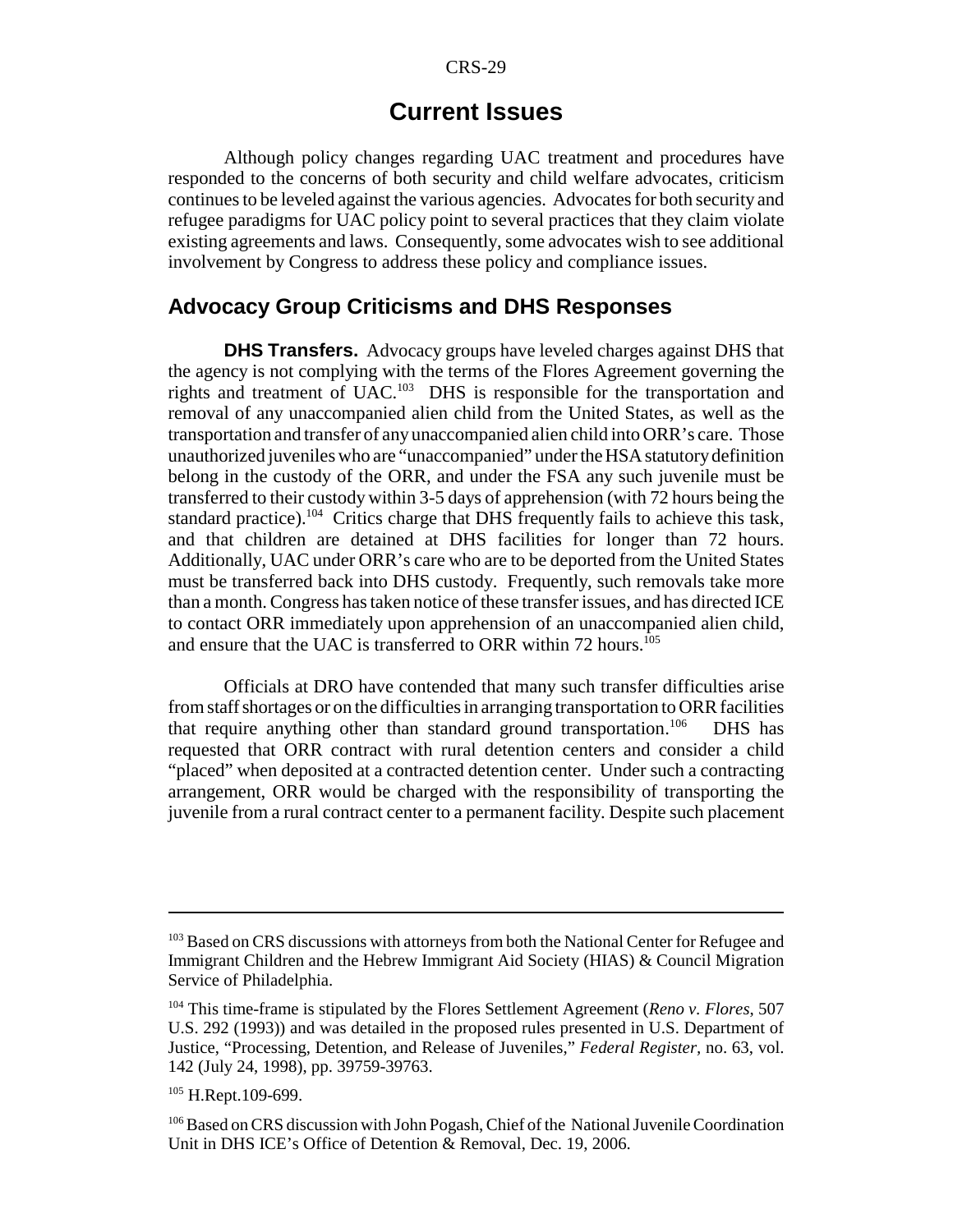difficulties, DHS maintains that it makes every effort to keep unaccompanied children separate from criminal juvenile aliens. $107$ 

**Defining "Unaccompanied".** A related issue to the transfer criticism has been the procedural definition of "unaccompanied" in classifying UAC. Specifically, critics charge that DHS has misclassified many juveniles as either "accompanied" or "unaccompanied," and that in a number of cases these misclassifications are deliberate. The critics charge that DHS is separating children from their parents and classifying the children as UAC in order to avoid spending additional resources on "family unity" housing. Additionally, some advocacy groups have claimed that children who have no accompanying adult have on occasion been declared "accompanied" by virtue of having previously lived in the United States with a parent or legal guardian. Critics of these practices contend that it is unnecessary and harmful to the juveniles to separate them from their parents if they are available, and that DHS should prevent such separations from occurring.108 In certain cases, critics have argued that DHS has classified juveniles as UAC and used the juvenile as bait to draw out parents who are suspected of being unauthorized. In other cases, the critics charge, DHS has misclassified juveniles as "accompanied" in order to keep the juveniles in secure DHS facilities on suspicion of criminal intent.

Although children who are apprehended with a parent or legal guardian are not legally unaccompanied, they are sometimes separated from the adult and detained as an unaccompanied alien child.<sup>109</sup> Such a scenario may occur when the parent or legal guardian is a criminal alien and must be housed in a detention unit for criminal aliens. In such cases, DRO is legally unable to keep the child with the parent or legal guardian and places the child under the care of ORR, since such facilities are not considered "suitable" for juveniles under 8 CFR §236.3. In other cases, the separation of children from their family is based upon a shortage of bed space. DHS' Office of Inspector General (OIG) has noted that longer-term care facilities are frequently not readily available to accommodate families. Under such circumstances the juveniles are treated as unaccompanied minors and placed under ORR's jurisdiction.<sup>110</sup> In each of these above cases, the children involved default to a status of "unaccompanied" pursuant to the UAC statutory definition since the parent or legal guardian, although present in the United States, is not available to provide care and physical custody for the child.

 $107$  Ibid.

<sup>&</sup>lt;sup>108</sup> Based on CRS discussions with attorneys from both the National Center for Refugee and Immigrant Children and the Hebrew Immigrant Aid Society (HIAS) & Council Migration Service of Philadelphia.

<sup>109</sup> U.S. Department of Homeland Security. Office of the Inspector General. *Open Inspector General Recommendations Concerning the Former Immigration and Naturalization Service from* Unaccompanied Juveniles in INS Custody*, a Report by the Department of Justice Inspector General*. Report no. OIG-04-18, Mar. 2004.

<sup>110</sup> U.S. Department of Homeland Security, Office of Inspector General, Office of Inspections and Special Reviews, *A Review of DHS' Responsibilities for Juvenile Aliens*, OIG-05-45, Sept. 2005, pp. 19-20.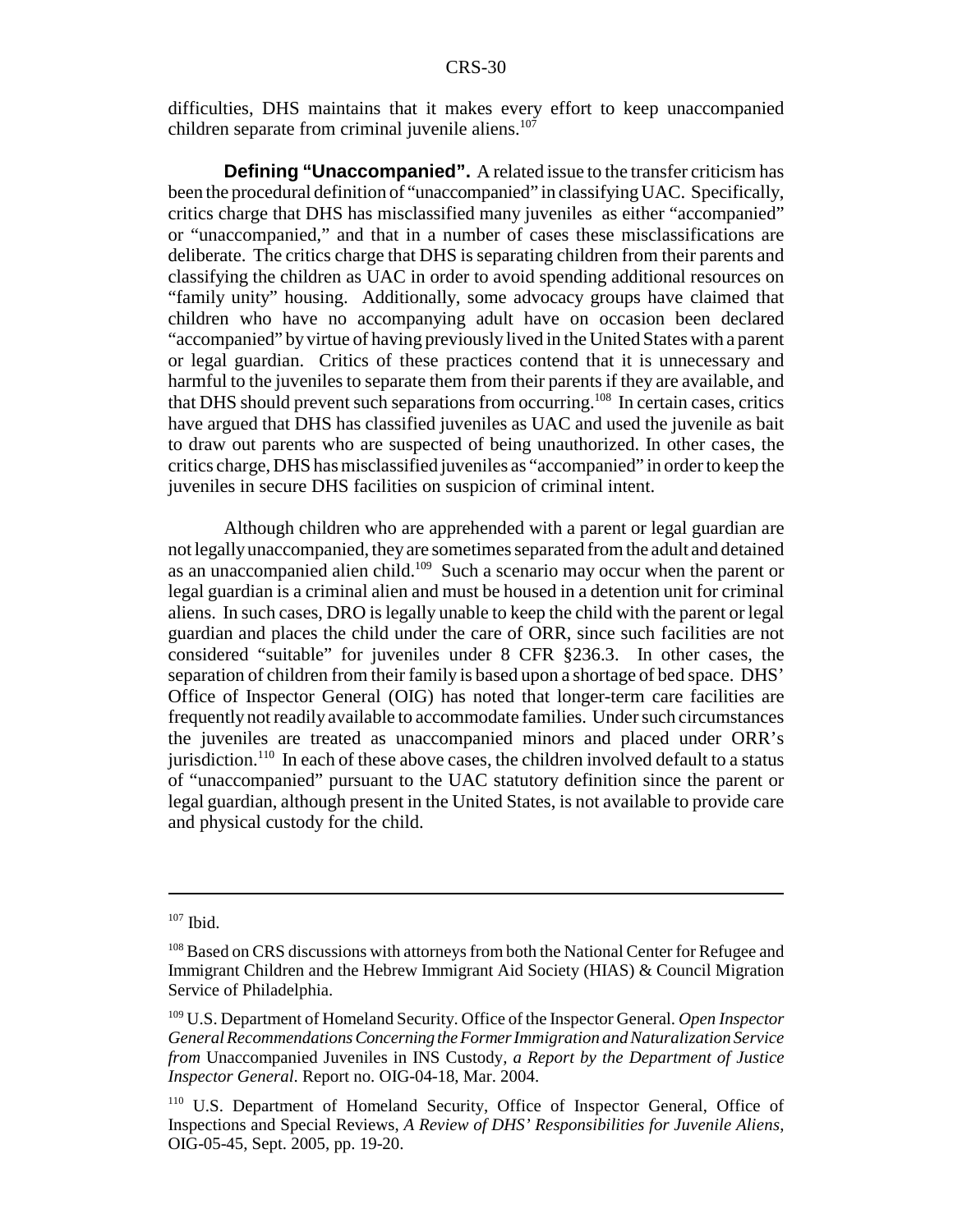Investigations by DHS and DOJ of some of these charges of deliberate juvenile misclassifications have confirmed that some charges are correct, although they have yet to be shown to result from any malicious intent. In some cases, DHS has deliberately separated juveniles from their parents because of shortages of beds in family unity facilities. Regulations dictate that the facility must meet a number of criteria in order to allow the housing of juveniles (e.g. juveniles may not be detained in a facility with adult criminal offenders). In some cases where facilities were not available to provide for proper family unity detainment, DHS did separate the family and place the children in juvenile facilities as UAC. But despite DHS' construction of new family unity facilities in Texas, advocacy groups charge that these misclassifications continue to occur.

In addition, some children that are designated as "unaccompanied" actually have parents or legal guardians in the United States, but for various reasons the custodian does not come forward. Regardless of whether a unaccompanied alien child is picked up by CBP or ICE, it is sometimes the case that parents who are unlawfully present will not come forward out of fear of facing removal.<sup>111</sup> Other times there is confusion with the family over where they are to appear or find their child, since DHS often transfers juveniles from the original detention or apprehension locations. Linguistic barriers can also make communication especially difficult.

**Age Determination.** Another issue that has concerned advocacy groups has been the age determination of UAC by DHS. Critics charge that the DHS age determination methodologies are too reliant on forensic techniques.<sup>112</sup> Child advocacy groups argue that the forensic techniques such as bone and dental analysis are not scientifically rigorous, and are prone to error.<sup>113</sup> These critics have further charged that the findings of the individuals conducting the bone analysis are skewed heavily towards adult ages, and therefore reflect an investigatory bias. DHS officials disputed this interpretation of its forensic procedure, stating that its age determination process was more nuanced and the forensic determination was only part of this process.114 Congress has expressed concern over DHS' forensic techniques in the report language of several appropriations bills, and in so doing has urged DHS to employ more holistic methodologies including psychological evaluations.<sup>115</sup>

**Repatriation.** There have been concerns expressed about the repatriation practices conducted by DHS of UAC. What has concerned many advocacy groups

<sup>&</sup>lt;sup>111</sup> According to ORR, DHS does not apprehend the families in many such cases because of lack of resources. DHS officials admitted that a shortage of resources sometimes prevents them from fulfilling all the agency's obligations.

<sup>&</sup>lt;sup>112</sup> Jennifer Smythe, "Age Determination Authority of Unaccompanied Alien Children and the Demand for Legislative Reform," *Interpreter Releases*, vol. 81, no. 23 (June 7, 2004), p.754-763.

<sup>&</sup>lt;sup>113</sup> According to critics, factors such as bad nutrition may result in forensic estimates that deviate significantly from those of a healthy child.

<sup>114</sup> Based on CRS discussion with John Pogash, Chief of the National Juvenile Coordination Unit in DHS ICE's Office of Detention & Removal, Dec. 19, 2006.

<sup>115</sup> H.Rept.109-476.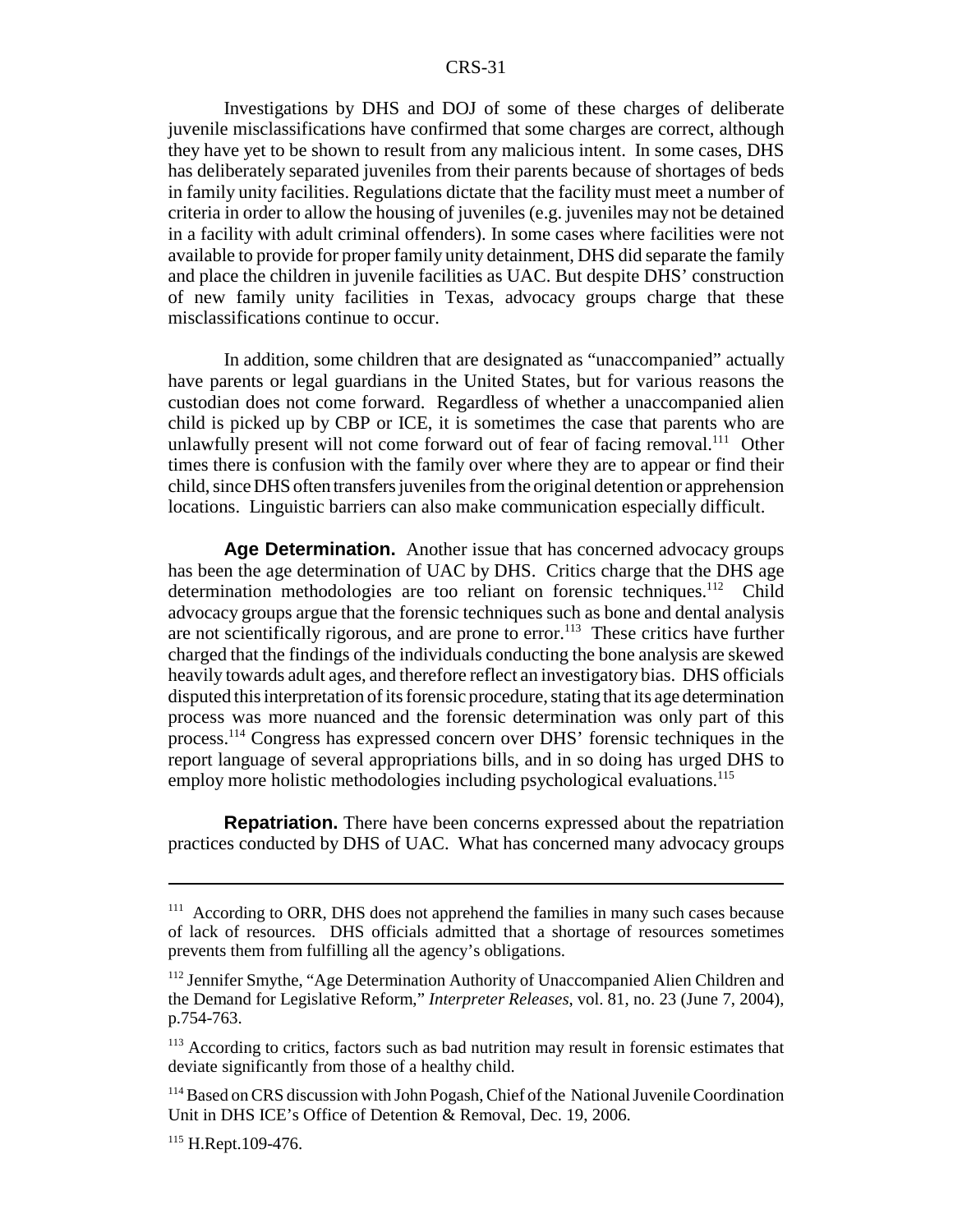are reports that some children are not safely repatriated back to their homelands to the care of a parent, legal guardian, or sponsoring agency.<sup>116</sup> The standard procedure for DHS and ORR is to contact the juvenile's appropriate consulate in order to facilitate a safe repatriation. With nationals of Mexico and Canada apprehended along the border, CBP officials may contact their respective Mexican or Canadian border protection counterparts and transfer the juvenile to their custody for further processing. Advocacy agencies have charged that many juveniles are caught within the United States and released across the border without any sponsor to care for them nor any official notification of foreign officials. They have also charged that DHS does not properly verify that a juvenile will be safely repatriated.<sup>117</sup> Congress has expressed concern in both committee and conference report language about the dearth of repatriation services, and has urged DHS to work with DOS and ORR to develop policies and procedures for the safe repatriation of juveniles.<sup>118</sup>

DHS has contended that the responsibility for safe repatriation should lie at least in part with the appropriate consulate for the alien juvenile.<sup>119</sup> Both DHS and ORR noted that consular officials can be particularly troublesome for the repatriation process by regularly changing their documentation requests or raising objections to a juvenile transfer. Both of these actions serve as drains on DHS resources. Despite such difficulties with resources and foreign consulates, DHS maintains that it makes every effort to safely repatriate all UAC.<sup>120</sup>

#### **Legislation**

During the 109<sup>th</sup> Congress, there were several efforts at addressing the issues and charges advocates have raised surrounding UAC. In the Senate, Senator Diane Feinstein and Senator Sam Brownback co-sponsored the Unaccompanied Alien Child Protection Act of 2005 (S. 119). This legislation included many provisions, including the rights of UAC to consult with a consular officer prior to repatriation, criteria for treatment and detention of UAC, and the preference order of child placement. The legislation additionally would have granted ORR access to children in DHS' custody to determine the child's age. Notably, the legislation also would have provided for the appointment of child advocates for UAC, including counsel for all children in the custody of DHS that are not being repatriated to a contiguous country. These advocates would have served on a *pro bono* basis. S. 119 was passed in the Senate and subsequently referred to the House Subcommittee on Immigration, Border Security, and Claims. In the House, Representative Zoe Lofgren sponsored the Unaccompanied Alien Child Protection Act of 2005, which became H.R. 1172.

<sup>116</sup> American Immigration Lawyers Association, "Sign On Letter Advocating Reform for Children Seeking Asylum," July 1, 2004, at [http://www.aila.org/content/default.aspx?docid =10988], visited February 1, 2007.

 $117$  Ibid.

<sup>118</sup> H.Rept.109-476.

<sup>&</sup>lt;sup>119</sup> Based on CRS discussion with John Pogash, Chief of the National Juvenile Coordination Unit in DHS ICE's Office of Detention & Removal, Dec. 19, 2006.

 $120$  Ibid.